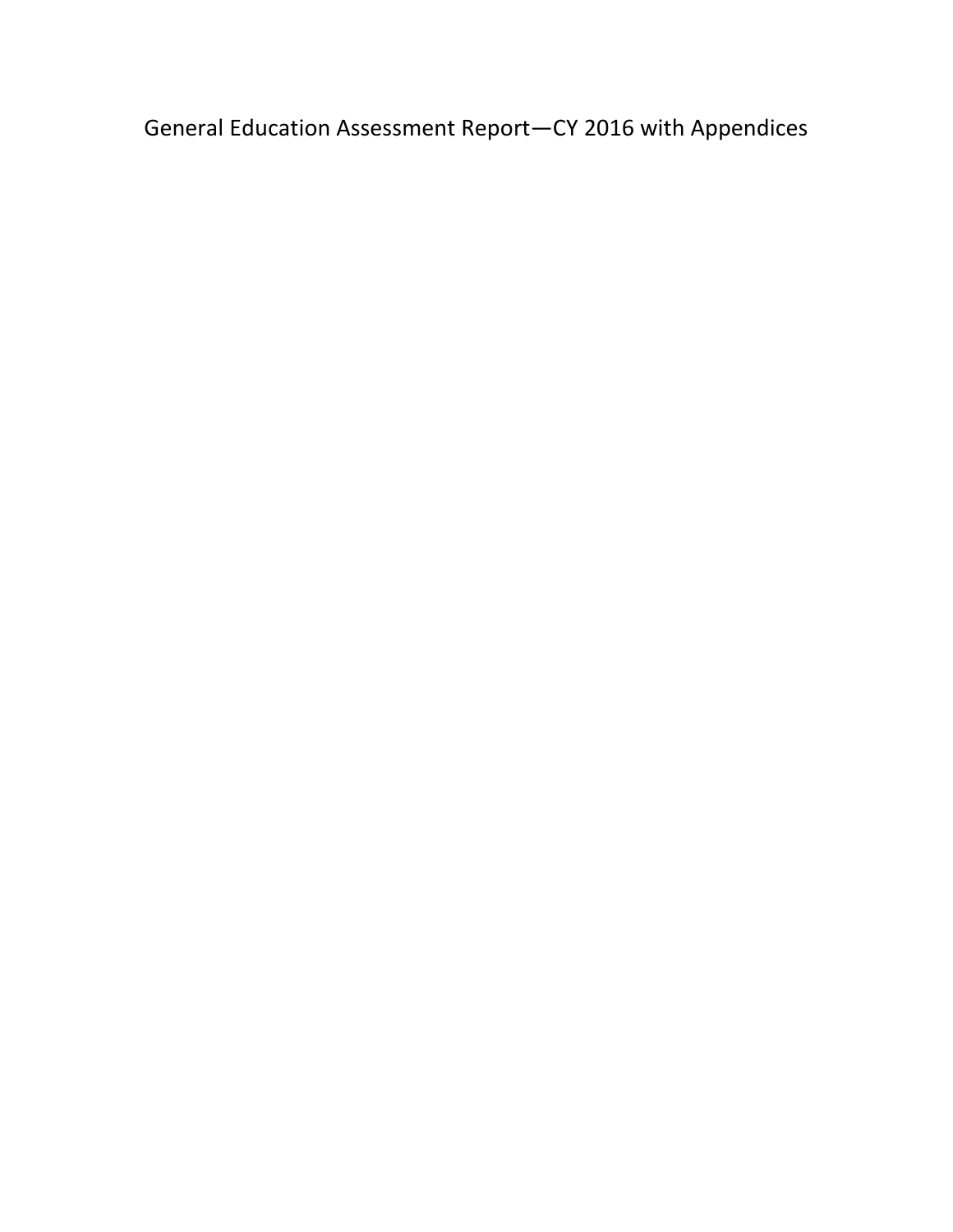## Table of Contents

| <b>Summary Report</b>        |    |
|------------------------------|----|
| Appendix 1-Exemplary Reports | b  |
| Appendix 2-Insights          | 13 |
| Appendix 3-Rubric            | 23 |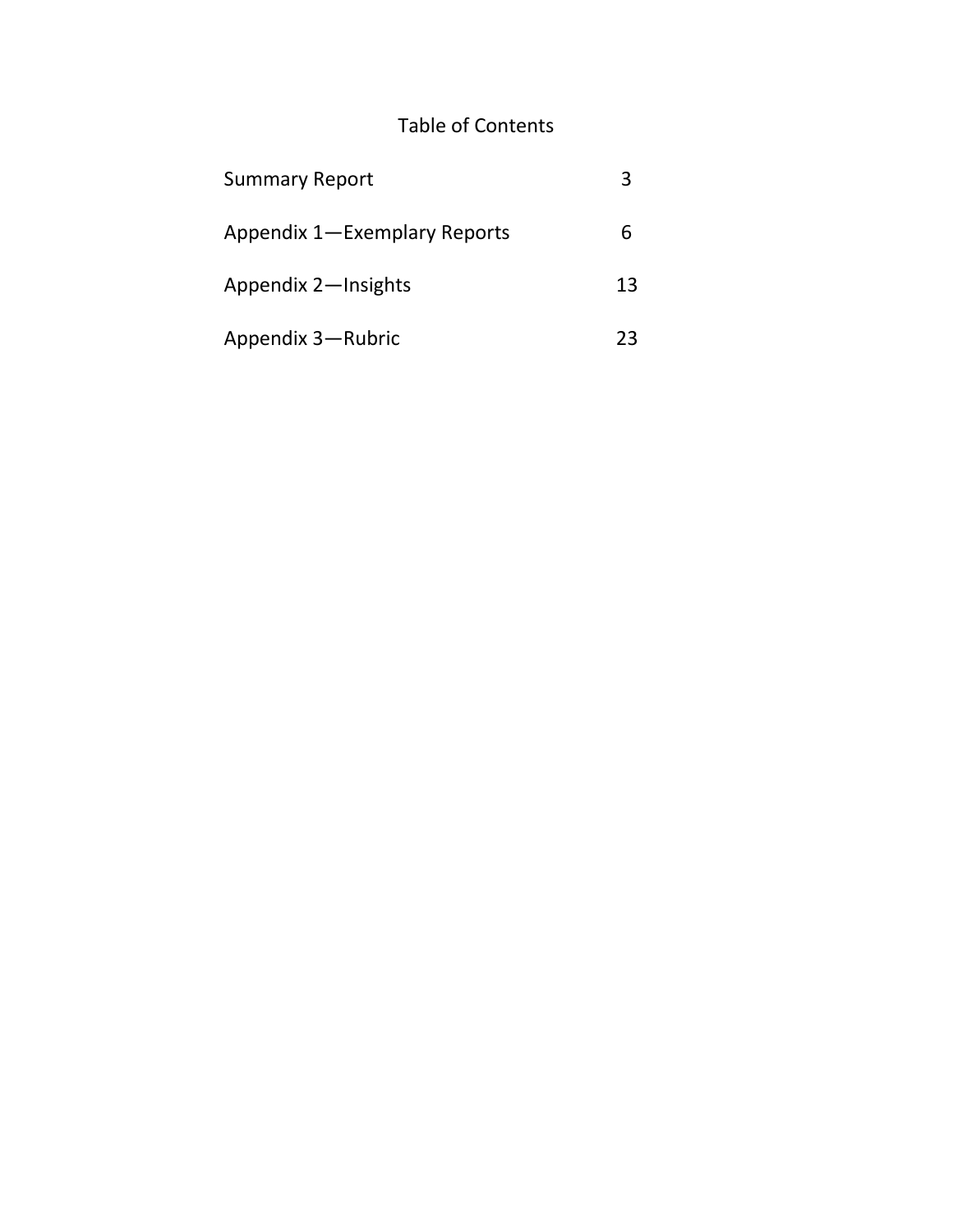General Education Assessment Summary Report—CY 2016

Three years on and the full cycle of categories run through four by four by four, it seems appropriate to take stock of the distance traveled before turning to the particulars of the General Education assessment for CY 2016.

The shock of the new gave way quickly to growing pains clearly present when we shifted from academic year to calendar year assessment with CY 2014. As a group, there was a certain haphazardness to the submissions that first year, as some departments and programs provided reports on incorrect forms or on no forms at all. Deadlines were missed by some, including the General Education Council and the Assessment Advisory Committee. For council and committee, moreover, there was a growing awareness, born of experience, that the rubric developed to review reports needed revision and that the report form itself was missing a critical piece. Too much too fast also meant that CY 2015 assessment plan updates submitted by departments and programs were unreviewed, left to gather virtual dust in a corner of Blackboard—angels having taken flight.

By CY 2015 our pains had for the most part eased, as nearly all reports were submitted on time, were on the newly revised form, and were complete. Council and committee met deadlines as well, providing to department chairs and program directors the Summary Report for General Education assessment in CY 2015 and individual feedback memos prior to the May General Education Assessment retreat. In addition, the issue of review and feedback provided on the Assessment Plan updates was sorted and CY 2015 ended with memos on the CY 2016 assessment plan updates sent to chairs and directors before the beginning of the spring 2016 semester.

And thus, to the present: if I may, we have matured quite nicely. Yes, there be issues, problems, and concerns still, noted below, but that should not cause us to fail to recognize what we have accomplished and, crucially, what that means for teaching and for student learning.

In a word then, or rather two: thank you.

### **CY 2016—the particulars**

Data section As was true in past assessments, CY 2016 revealed this to be a strength in the reports overall. There were the odd errors in arithmetic and in slips of fingers over keys, of course, but they were few and far between. Even less often did we see that the sample size was insufficient given the number of students enrolled in the course where student learning was being assessed.

Assessment Tool and Measure section This proved to be a welcome addition to the assessment report form. In order for it to be of most value, however, the council and committee think it wise for you to offer a succinct statement of the tool and measure used. If you used tool and measure noted in the assessment plan update submitted prior to the calendar year when the assessment took place, feel free to cut and paste from assessment plan update to assessment report.

Analysis section As was the case in the CY 2015 assessment, the strongest reports in CY 2016 were those that made sure to focus on both strengths and weaknesses in the student work, provided both were present of course. In addition, exemplary reports made explicit the link between the data section and the analysis offered.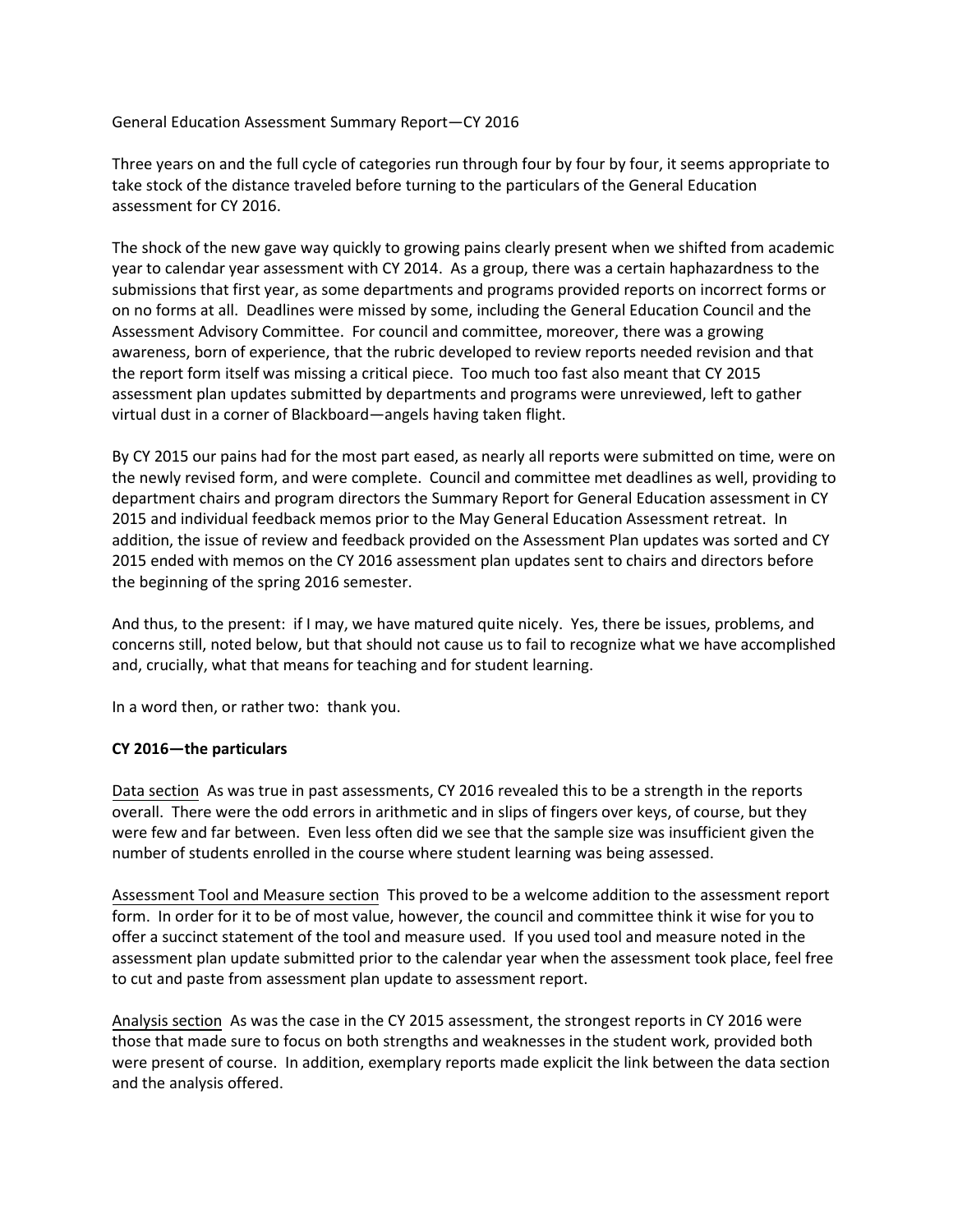It is worth noting that in addition to providing in this section an analysis of the data generated from your review of the student work gathered, you can also provide here analysis of the instrument and measure used should you deem it necessary to do so. Remember, please, that this should not replace your analysis of the student work and whether or not it is successful in speaking to the learning outcome(s).

The weaker efforts on the analysis section had problems in one or more of three areas:

--analysis was missing, with reports only repeating or rephrasing the data section;

--the connection between data and analysis was unclear;

--the analysis focused on only strengths or weaknesses in cases where both were revealed by the assessment.

Action section Here strong reports were characterized by a clear and thoughtful connection between data, analysis, and action to be taken in light of what the assessment of student learning revealed. The steps to be taken are clearly articulated with sufficient detail.

The weaker efforts on the action section gave reviewers pause for one or more of the following reasons:

--the connection between the analysis and the action(s) to be taken is not yet clear—more detail is needed;

--in cases where multiple steps are noted, the connection between the steps themselves is not yet clear;

--steps focused solely on actions beyond or ancillary to the classroom and teaching strategies;

--no action was noted or there was a statement that no action was needed.

A word or two more on the last: no action noted or said to be needed. A number of times we saw this in response to assessments that showed a striking percentage of student work deemed either not meeting or approaching. Does not this warrant attention? If not in your mind, then please indicate why you think this to be the case.

The action section should also be a place for you to articulate steps designed to help student work move from meeting to exceeding. You are doing fine work in the classroom, your students are responding in kind, so don't hesitate to think about what you can do to help them produce even stronger work.

#### **Moving Forward: Bear in Mind**

Please be sure to connect each section of the report: tool and measure leading to artifacts gathered and assessed, results analyzed, actions identified.

Please be sure to connect past assessments to present assessment and from there on to assessments yet to come. Let us make this a point of emphasis as we continue to refine our general education assessment practices: doing so will help shape your conversations on teaching and learning and lead, one hopes, to increased student success in meeting and exceeding the general education learning outcomes.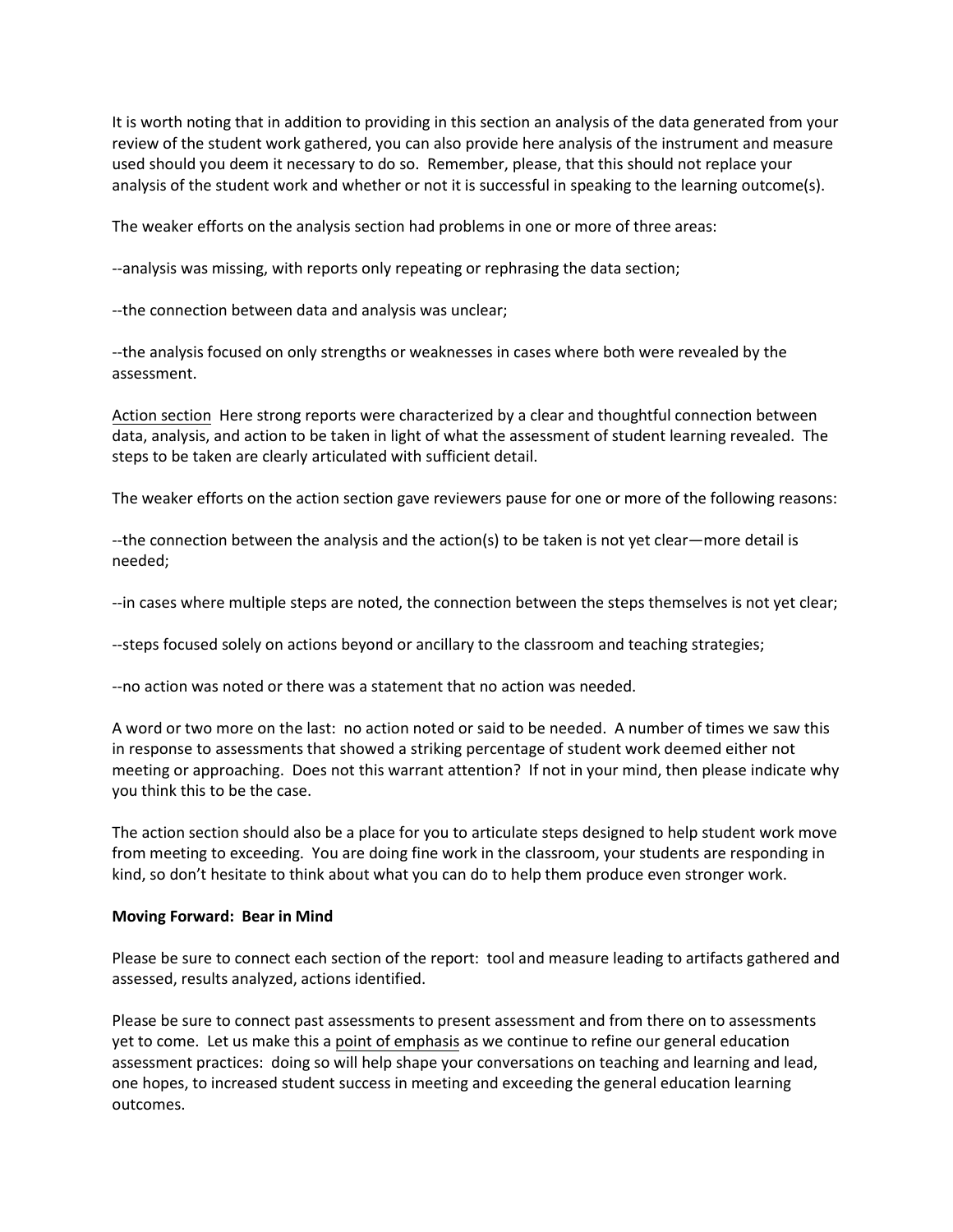In addition to the particulars already noted, it bears repeating that whenever possible you should make your assessment instrument(s) an integral part of your course and the work you will have students produce in it. That will reduce an instructor's work and also help to ensure that the assessment of learning outcomes is a vital part of the course.

Be sure to link your general education assessment cycle to your program review and assessment of learning outcomes in your major whenever possible. Thus, for instance, use your assessment of the critical thinking abilities of your major as part of your self-study.

Continue to look for efficiencies without cutting corners: a number of departments and programs located their critical thinking assessment in two courses, for instance, with one of the two learning outcomes in the category assessed in each course. Is it possible to locate those efforts in a single course? If so, is it wise to do so? Similarly, can a single assignment be used to generate the student work needed to assess how students have done on both critical thinking learning outcomes, for example, rather than on just one of them?

Don't lose sight of succession: rumbles become tremors become rents in the ground beneath your feet if chairs and directors don't pass on to their successors the assessment system in place in the department or program and if assessment coordinators don't provide their replacements with all that they need so that the assessment, be it of student learning in general education courses or of student work speaking to learning outcomes of the major, has a minimum of bumps and cracks along its course.

Finally, the Council and Committee will look again at the rubric we use when reviewing assessment reports in light of what we learned from applying it to your submissions for CY 2016. Again, many thanks to you and your colleagues for all your work, and for your commitment to teaching and student learning.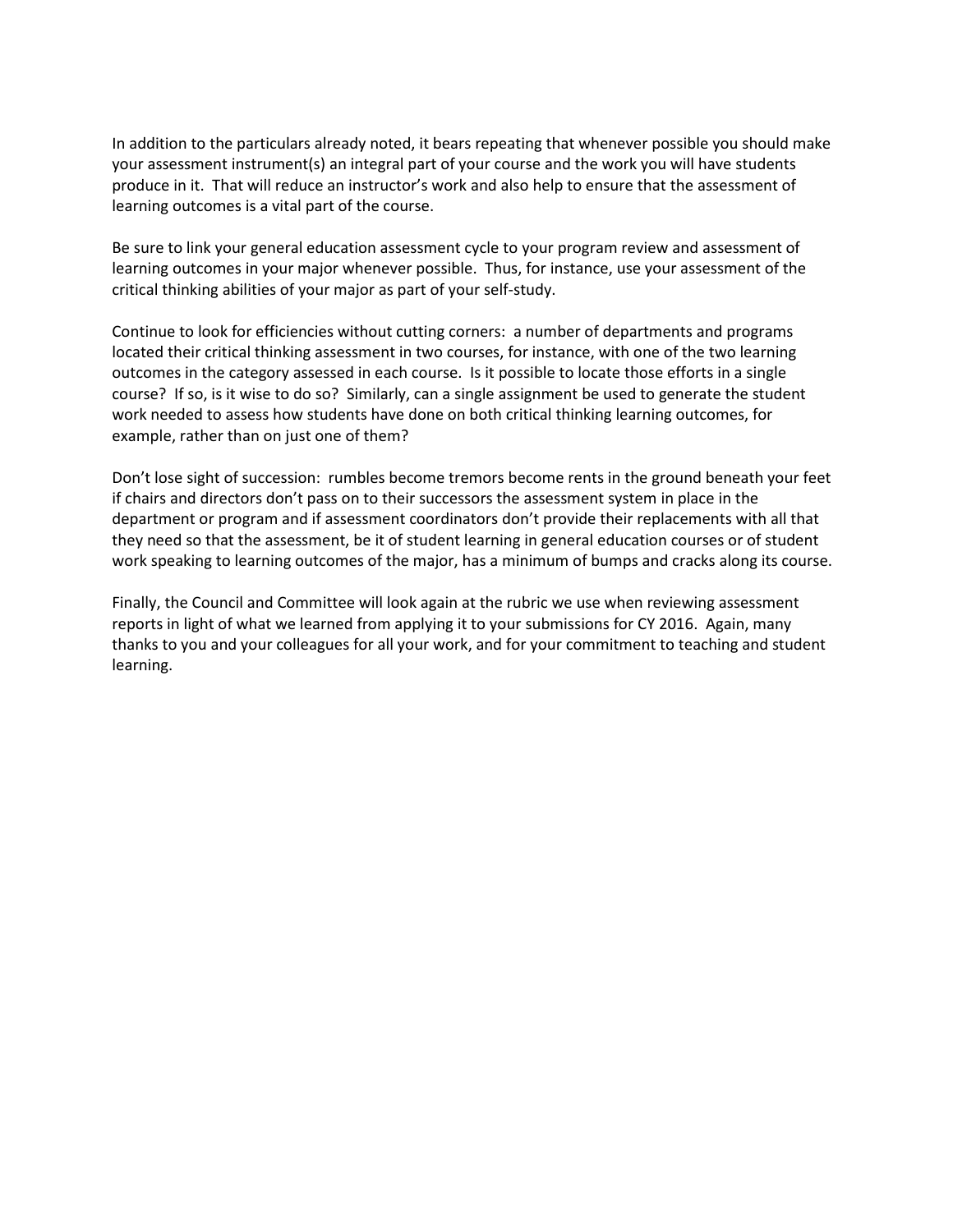## Appendix 1—Exemplary Reports

Here we include examples of reports from Anthropology, Music, and Technology Education. The last carries with it a caveat. As you know, we ask that you produce a separate report for each course you are assessing in a given category. With this assessment cycle we now recognize that the exception to our request has to do with situations where you are assessing two or more courses as part of your attempt to get a handle on student learning over time in your major. In such a case, a single report that has two or more courses on it is appropriate; the Technology report offers an example of such a report.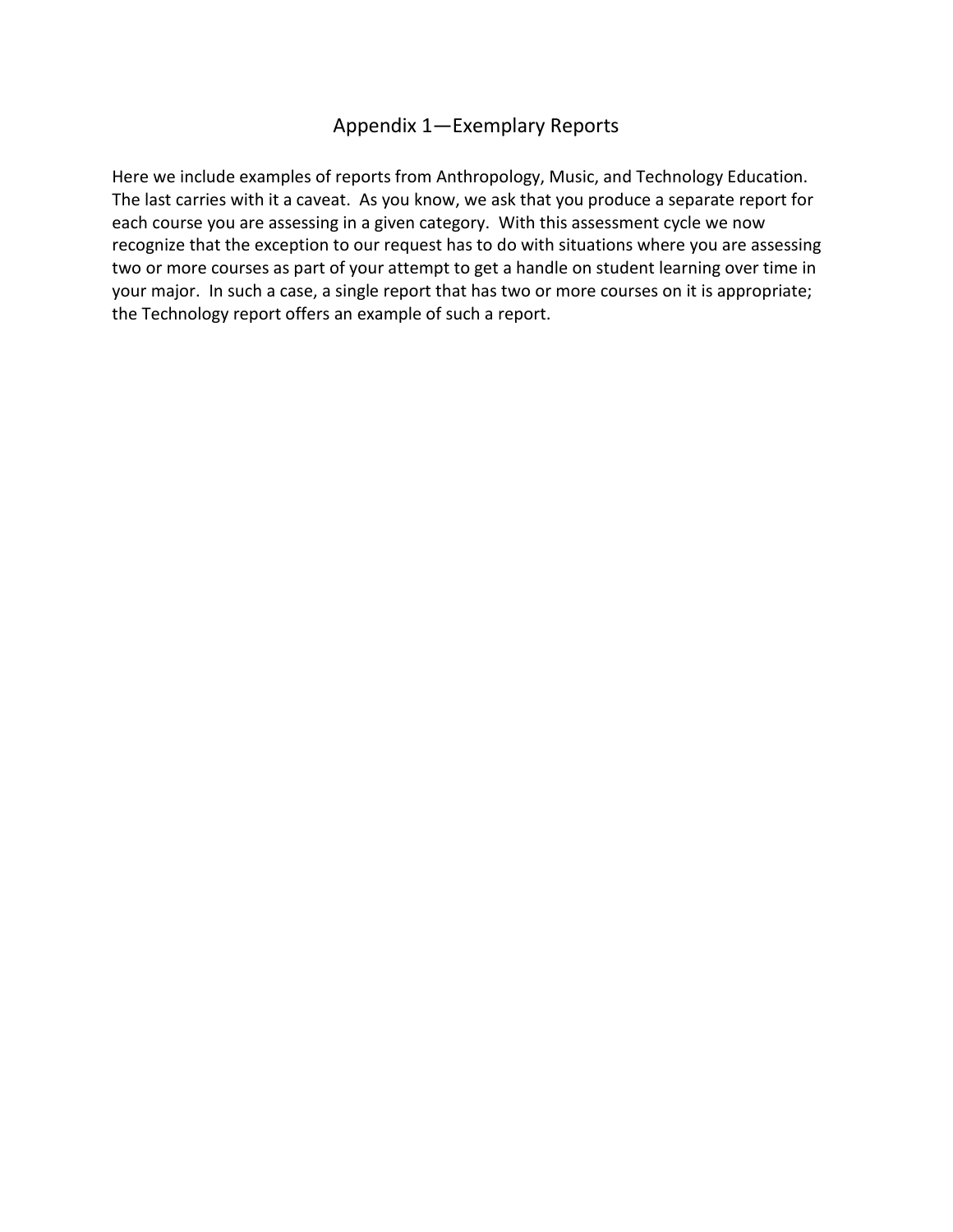## General Education Assessment Report--Social and Behavioral Sciences

Course: ANT 111 **Example 2016** # of sections:  $\frac{3}{4}$  3 and  $\frac{1}{4}$  Calendar Year: 2016

|                                              | Learning Outcome<br>Students will demonstrate                                                                                | Information      |                      |                            | Results <sup>1</sup>   |                      |                          |                          |  |
|----------------------------------------------|------------------------------------------------------------------------------------------------------------------------------|------------------|----------------------|----------------------------|------------------------|----------------------|--------------------------|--------------------------|--|
| Knowledge and Skills<br>Areas / Competencies |                                                                                                                              | Semester(s) of   | Students<br>Assessed |                            |                        |                      |                          |                          |  |
|                                              |                                                                                                                              | data collection  |                      |                            | Exceeding<br>Standards | Meeting<br>Standards | Approaching<br>Standards | Not Meeting<br>Standards |  |
|                                              |                                                                                                                              |                  |                      | $\frac{9}{6}$ <sup>2</sup> |                        |                      |                          |                          |  |
| Social and                                   | understanding of the methods scientists use to explore social                                                                | <b>Fall 2016</b> | 170                  | 98%                        | 46                     | 173                  | <b>29</b>                |                          |  |
| Behavioral                                   | phenomena, including observation, hypothesis development,<br>measurement and data collection, experimentation, evaluation of |                  |                      |                            |                        |                      |                          |                          |  |
| <b>Sciences</b>                              | evidence, and employment of mathematical and interpretive                                                                    |                  |                      |                            |                        |                      |                          |                          |  |
|                                              | analysis;                                                                                                                    |                  |                      |                            |                        |                      |                          |                          |  |
|                                              | knowledge of the major concepts, models, and issues of at                                                                    | <b>Fall 2016</b> | 170                  | 98%                        | <b>A7</b>              | 67                   | 33                       | 23                       |  |
|                                              | least one discipline in the social sciences.                                                                                 |                  |                      |                            |                        |                      |                          |                          |  |

 $1$  Each student should be counted only once. If assessments have taken place across different courses/course sections, data should be aggregated for the purpose of this report.<br><sup>2</sup> Number should represent percentage of t

Assessment tool and measure used. Did you use the type of tool (exam questions, assignments, essays, etc.) and measure (quantitative or qualitative) identified in your assessment plan update? If not, please indicate both what you used instead and the rationale for doing so. If more space is needed, you may attach an extra sheet. **We used exam questions (including one essay) as our primary assessment. Questions were selected based on the examples provided in the assessment plan by Dr. Saraydar and were chosen from our three class sections to most closely match the categories in each of the learning outcomes. For exam questions, the percentage of correct answers out of the total were matched to the percentage categories we used as a quantitative measure to establish standards assessment, e.g. >85 Exceeding, 84-72 Meeting, 65-71 Approaching, and <65 Not Meeting. For future assessments we are revamping our questions to be standardized across all of our sections of ANT 111.**

Analysis of results: please be sure to address each learning outcome and both strengths and weaknesses revealed by the assessment, if any. **Our assessments show that the majority of our students (over half) across all three sections either exceeded or met standards for both outcomes. These results indicated that when it came to the specific data driven questions and major conceptual essays, most students were able to have outcomes that met or exceeded our standards. We also compared results among sections for each category to better understand our results. Among sections, the percentage per section of students achieving meeting or exceeding standards ranged from 76 percent (for the large 85 person section) to 65 percent (40 person smaller section), with the other small section (45 person) at 57 percent. This difference that can be partly explained by looking the category results in more detail. For the Meeting Standards category, both the 85 person and 40 person section percentages were almost identical, which is a good indication that similar expectations were deployed and implemented between these two sections. The biggest differences among the three sections were found in the Not**  Meeting Standards and the Exceeding Standards categories. Two sections, the big section (n=85) and one small section (n=40) were almost the same, at 10 **to 12 percent of their students falling into the Not Meeting standards category, while the third small section (n=45) had 20 percent in the Not Meeting standards category. Since all classes used similar assessment questions, it is interesting that the same small section out of the three sections had a larger Not Meeting percentage and also the lowest percentage of students in the exceeding and meeting standards categories. The only obvious difference in pedagogical technique between the sections, is that the 45 person section was the only section in which Clicker use/daily reading quizzes were not implemented. Given that the questions targeted in daily clicker quizzes were heavily weighted towards basic concepts and methods learned in class, the repetition of these concepts throughout the class were intended to provide practice for students to remember them based on learning concepts discussed by SUNY Oswego's CELT. Based on the results of the two sections that used clickers, this effort may have been worth it. We do want to note that given that we only have three sections (or data distributions) to compare, the third section's differing percentages could also be the arbitrary result of happening to have a different set of students than the other two sections or more class absences or issues that cannot be captured by the assessments.**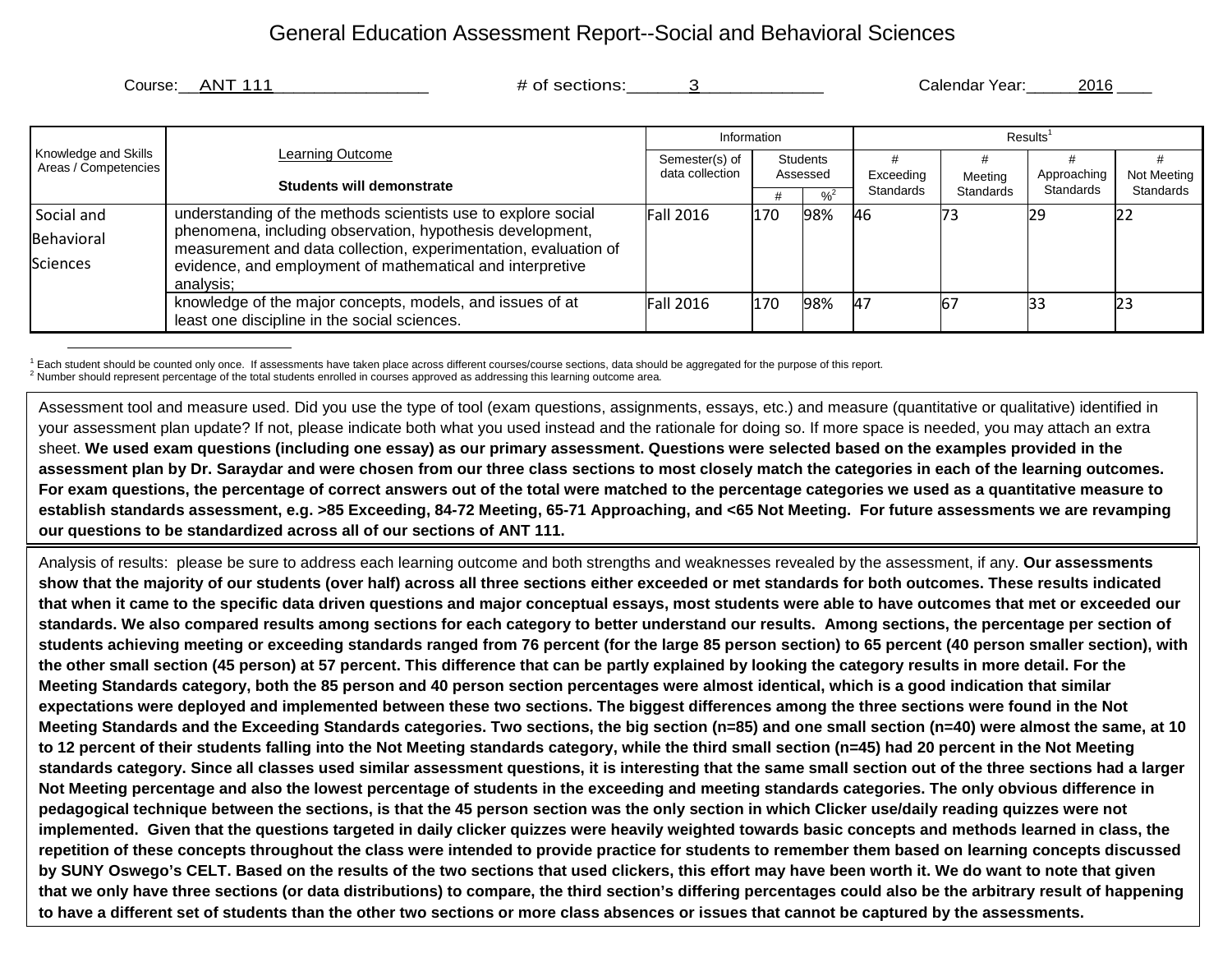## General Education Assessment Report--Social and Behavioral Sciences

Action to be taken in addressing these assessment findings:

**From the initial results from Fall 2016, the multiple choice questions showed the most variance in correct answers. We will also implement the use of the same exact exam questions across sections so that our results will be more statistically reliable and consistent in their biases across sections.**

**Finally, based on this year's assessments results, we have some indication that daily reading quizzes implemented via our Clicker system may make a difference in increasing the percentage of students who do not fall below meeting or approaching standards. Based on these tentative results, we will consider implementing the use of clicker or daily quizzes in all of our sections in the future and see if that improves the number of students who are above the Not Meeting standards category. Once we have more than just three sections data points, we will be better able to reflect on what our differences among sections in outcomes could mean.**

What has been learned that could be helpful to others as they conduct assessment of General Education:

**Based on our assessment results, we suggest that using the exact same sets of questions and methods in assessment across sections provides the most robust way of assessing results. We also found that using a larger sample size of the class, (in our case, we used every student who did not drop out during the semester so approximately 98 percent of all of our students taking ANT 111 in Fall 2016) to calculate our assessment, was also preferable. Given the large variance between some of the sections on standards categories, a smaller sample size would have almost certainly obscured the large percentage differences in some unhelpful ways. We strongly suggest that, where possible, at least a sample of 30 students per class section, should be included in the assessment. That minimum number allows one to do more statistically robust comparisons (using variance and mean with more confidence) based on the central limit theorem from probability. Anything smaller than that, and those measures of difference are far less reliable.**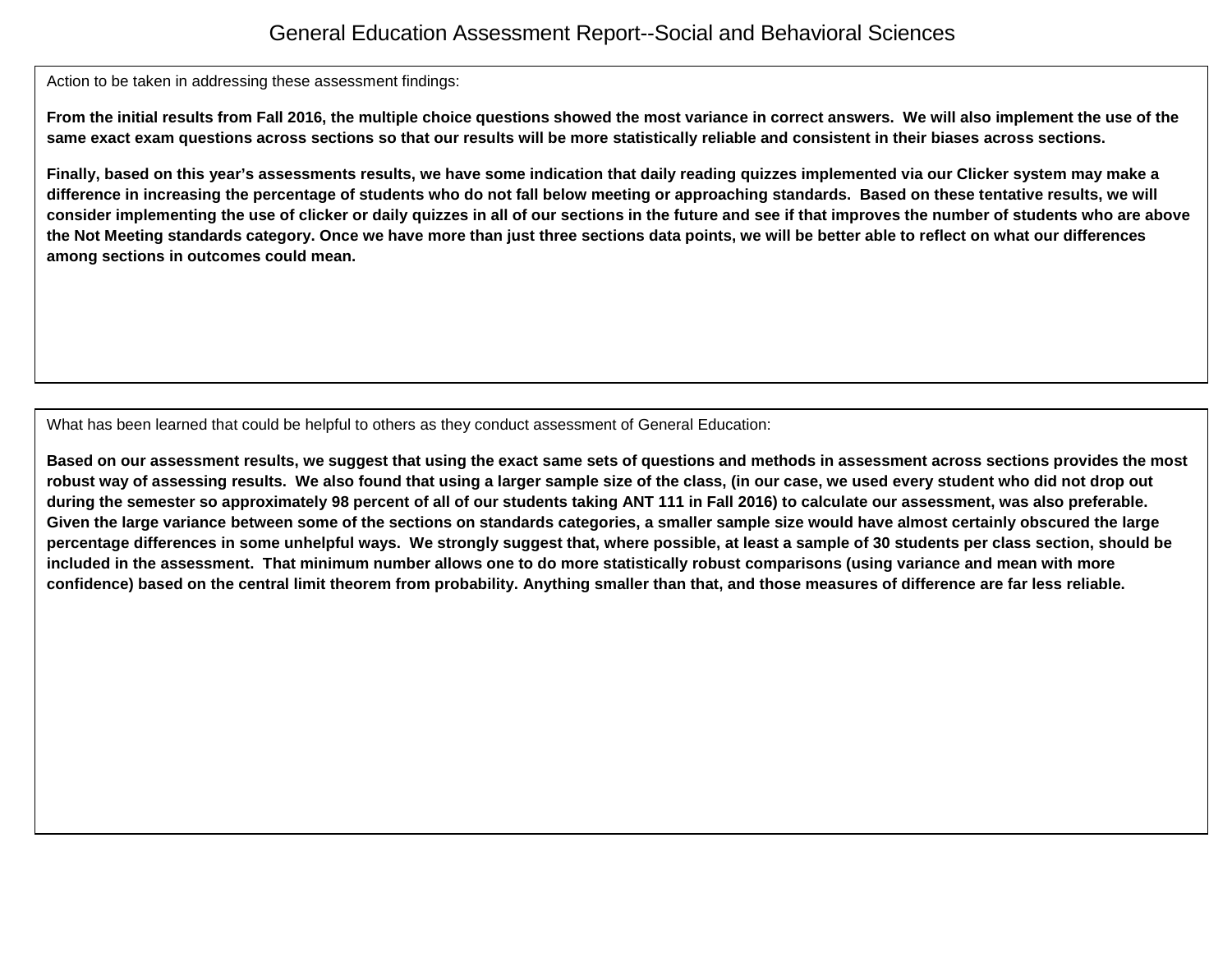## General Education Assessment Report -

Course(s): 1 section - MUS 301 (spring only) Calendar Year: 2016

|                                              |                                                                                           | Information                 |    |                            | Results <sup>1</sup> |             |             |           |  |
|----------------------------------------------|-------------------------------------------------------------------------------------------|-----------------------------|----|----------------------------|----------------------|-------------|-------------|-----------|--|
| Knowledge and Skills<br>Areas / Competencies | Learning Outcome                                                                          | Semester(s) of              |    | Students                   |                      |             |             |           |  |
|                                              | <b>Students will</b>                                                                      | data collection<br>Assessed |    | Exceeding                  | Meeting              | Approaching | Not Meeting |           |  |
|                                              |                                                                                           |                             |    | $\frac{9}{6}$ <sup>2</sup> | Standards            | Standards   | Standards   | Standards |  |
| <b>Critical Thinking</b>                     | develop well-reasoned arguments                                                           |                             |    |                            |                      |             |             |           |  |
|                                              | MUS 301-Theory Papers (Analysis and Evaluation of a musical work) $\frac{1}{SPRING}$ 2016 |                             | 15 | 100%                       | 8 (53%)              | 6(40%)      |             | 1(7%)     |  |
|                                              |                                                                                           |                             |    |                            |                      |             |             |           |  |

 $1$  Each student should be counted only once. If assessment has taken place across multiple sections, data should be aggregated for the purpose of this report.<br><sup>2</sup> Number should represent percentage of the total students

Assessment tool and measure used. Did you use the type of tool (exam questions, assignments, essays, etc.) and measure (quantitative or qualitative) identified in your assessment plan update? If not, please indicate both what you used instead and the rationale for doing so. If more space is needed, you may attach an extra sheet.

Yes the exam questions, assignments, etc. outlined in our plan update were utilized as described.

For LO #2 - **THEORY PAPER** - Students write papers in three steps: I: pick repertoire, submit repertoire hard copy with written measure numbers; II: use personal analysis of the piece to lead to a thesis statement; III: supply three (3) bullet points that will form the body of each the following paragraphs: Melodic Treatment; Harmonic Treatment; Form; Rhythmic Treatment; Texture.

Analysis of results: please be sure to address each learning outcome and both strengths and weaknesses revealed by the assessment, if any.

**Theory Paper** - Since first implementing some of the changes from the last assessment, we continued to notice the following improvement: Limiting the scope of the project--(Mozart Piano Sonata First movement) has greatly focused the observations of the students, partially because the scope of this project ensures that we have dealt with this specific form directly in class. This change has improved the process considerably, leading to stronger overall efforts.

Continued weak spots: Generating thesis statements that are at once concise enough to be arguable, but still broad enough to allow for high-level analysis in the five areas (form, rhythm, melody, harmony, structure)...While many students finally get there, it takes a bit of extra class time and private meetings in some cases to arrive at an acceptable argument. That said—their original thesis statements aren't "bad"--but need tightening.

Using appropriate language for classical forms. (This is an ongoing challenge—but continued attention and revisions do help.)

Writing in a clear, academic tone. (Again--this is a broader issue than for their music papers--but nonetheless-one that is part of the instructor's role.)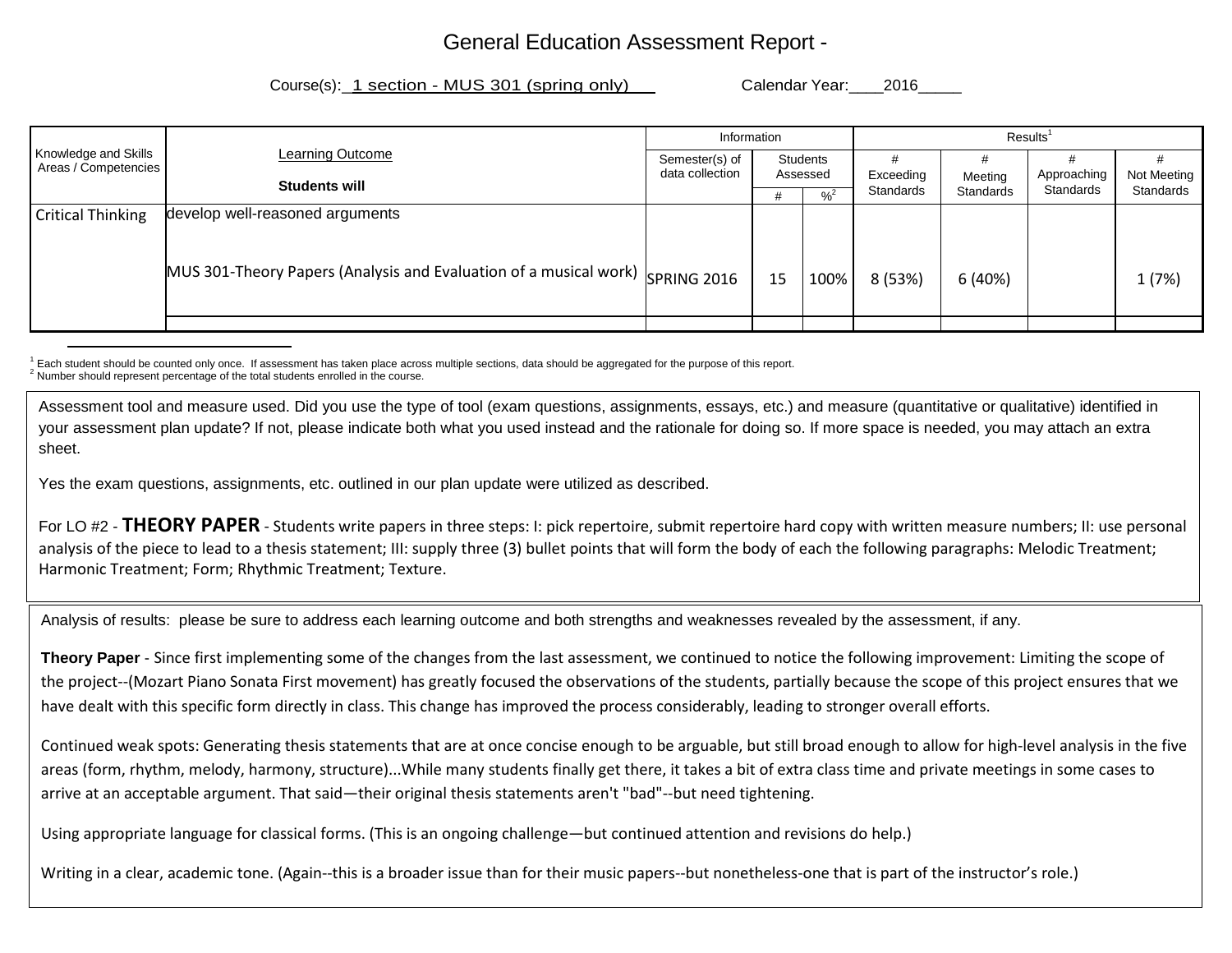Action to be taken in addressing these assessment findings:

**Theory Paper** – Since last assessment, continued use of class time to work on the creative process (brainstorming, citing evidence, asking questions and answering them with specific details, etc.) has occurred. Due to the success of this process, we intend to continue in this manner for the time being.

What has been learned that could be helpful to others as they conduct assessment of General Education:

The more thorough the committee is with preparing the Assessment plan- the better the outcomes!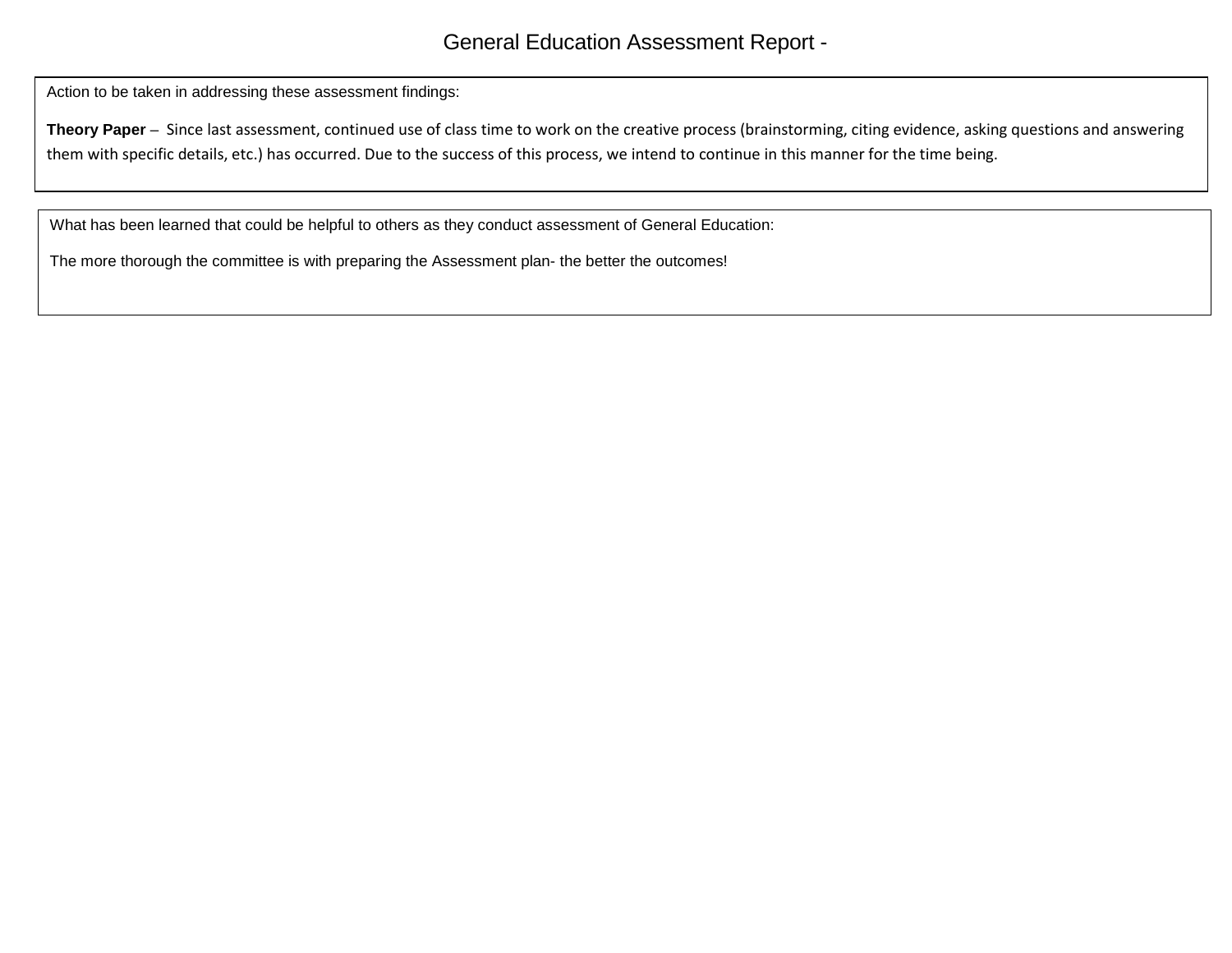# General Education Assessment Report Technology Education and Technology Management<br>Courses:TEL 120 & TEL 323 # of sections:3 (TEL 120) 1 (TEL 355) Calendar Year: 2016

| Knowledge and Skills<br>Areas / Competencies | Learning Outcome                                                                                     |                | Information                                               |                        | Results <sup>1</sup> |                          |                          |          |  |
|----------------------------------------------|------------------------------------------------------------------------------------------------------|----------------|-----------------------------------------------------------|------------------------|----------------------|--------------------------|--------------------------|----------|--|
|                                              |                                                                                                      | Semester(s) of | <b>Students</b>                                           |                        |                      |                          |                          |          |  |
|                                              | <b>Students will</b>                                                                                 |                | data collection<br>Assessed<br>$\frac{9}{6}$ <sup>2</sup> | Exceeding<br>Standards | Meeting<br>Standards | Approaching<br>Standards | Not Meeting<br>Standards |          |  |
| <b>Critical Thinking</b>                     | identify, analyze, and evaluate arguments as they occur in their own Spring 2016,<br>or others' work | Fall 2016      | 40                                                        | 75%                    | 5(12.5%)             | 10 (25%)                 | 16(40%)                  | 9(22.5%) |  |
| <b>TEL 120</b>                               | develop well-reasoned arguments                                                                      |                |                                                           |                        | 7(17.5%)             | 13 (32.5%)               | 11(27.5%)                | 9(22.5%) |  |
| <b>Critical Thinking</b>                     | identify, analyze, and evaluate arguments as they occur in their own Spring 2016<br>or others' work  |                | 16                                                        | 94%                    | 4(25%)               | 6(37.5%)                 | 6(37.5%)                 | $0(0\%)$ |  |
| <b>TEL 355</b>                               | develop well-reasoned arguments                                                                      |                |                                                           |                        | 6(37.5%)             | 10(62.5%)                | $0(0\%)$                 | $0(0\%)$ |  |

 $^1$  Each student should be counted only once. If assessment has taken place across multiple sections, data should be aggregated for the purpose of this report.<br><sup>2</sup> Number should represent percentage of the total students

Assessment tool and measure used.

The assessment tools for that were used for both classes were position papers where the students were presented with a problem that they were to then research, evaluate, and develop an argument for one of the two sides presented. For TEL 120 Introduction to Materials Technologies students were asked to evaluate the choice between paper and plastic bags used by stores. For TEL 355 Energy Technologies students were asked to evaluate the use of food sources for the production of ethanol for fuel. Copies of both assignments are attached to this report.

Analysis of results:

TEL 120 is comprised of primarily first and second year students. This is an entry level course for students in Technology Education, Technology Management, and for the Technology Minor. Students in the technology minor and one upper level student were not included, and a few students failed to turn in the assignment resulting in 75% participation. TEL 355 is only open to third and fourth year students. One student did not submit the assignment resulting in 94% participation.

TEL 120 had 37% of the students meeting or exceeding rubric 1 and 50% meeting or exceeding rubric 2. General observations from evaluating the assignments were that students addressed both sides of the issue, but did not support their arguments well or did not back their arguments with sources. Some selected a side of the issue and presented little information on the opposing side. There were many papers that included reference sources but failed to use citations in the paper. Students often relied heavily on popular press articles, news sources, or web resources that were not peer reviewed.

TEL 355 students showed 62.5% as meeting or exceeding rubric 1 and 100% meeting or exceeding rubric 2. General observations were that the students presented logical arguments that presented both sides of the argument and backed their decision with multiple factors including economics, the environment, food availability, efficiency, and impacts on transportation. Some students synthesized a third solution that was better than the two given viewpoints. Students in this group generally used higher level sources and presented statistics and research findings. There were a few students who identified sources but did not adequately cite them in the paper.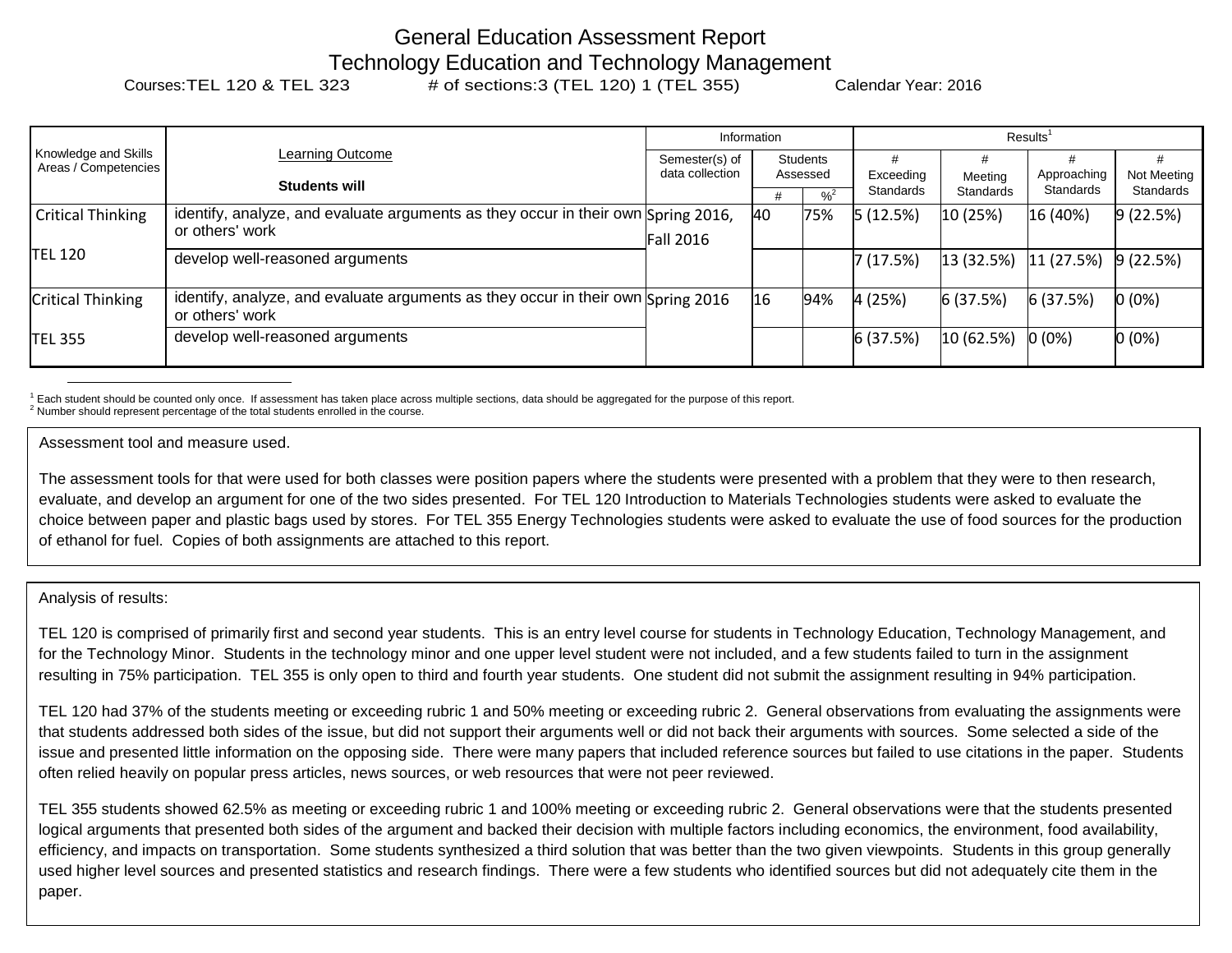## General Education Assessment Report Technology Education and Technology Management

Action to be taken in addressing these assessment findings:

Place a greater emphasis on selecting appropriate sources for written assignments and projects in all classes. While many of the courses in the technology programs have a heavy laboratory component, students are still expected to complete planning, develop projects, and some writing assignments that would require locating and evaluating information sources.

Provide more instruction on citing information sources in written content. Multiple students utilized sources without properly citing them in the paper. This could be addressed in all classes that include written assignments and is a component of TED 209 Technical Writing and Literacy which is taken by all of our majors.

What has been learned that could be helpful to others as they conduct assessment of General Education?

Assessing classes at different levels is highly recommended as it shows data about student performance at an entry point of the program and near program completion. This provided data that there was growth through the program as well as information about what should be better addressed.

The assignments that were used for the assessment were standard course assignments and not created as a special assignment for this assessment activity. This did not create additional work for faculty with the exception of scoring for the two rubrics as the graded the assignments.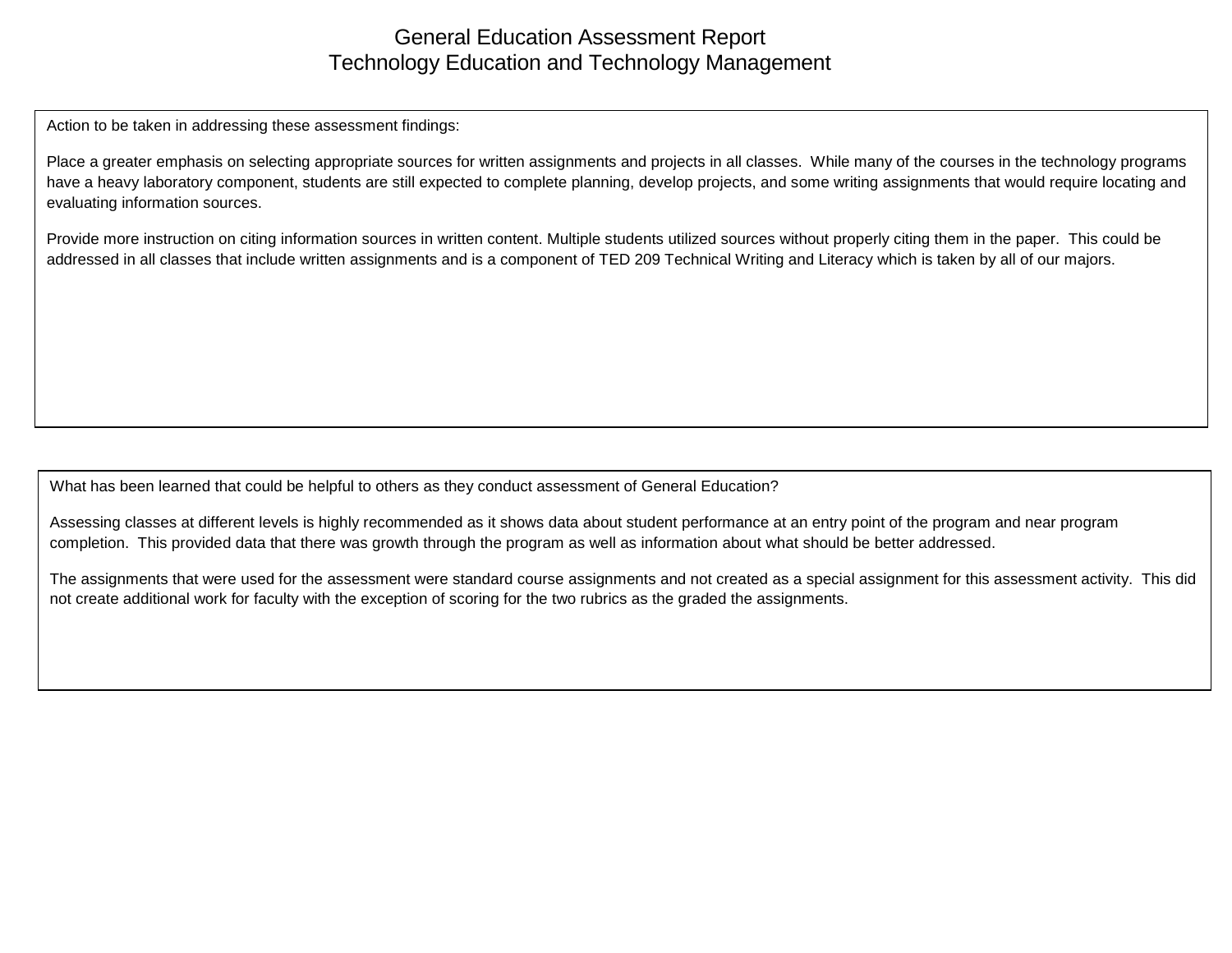## Appendix 2—Insights

Here you will find comments regarding assessment process and rationale, teaching, and results that we hope will be useful as you continue to refine your assessment practices and develop your classroom strategies for teaching and learning.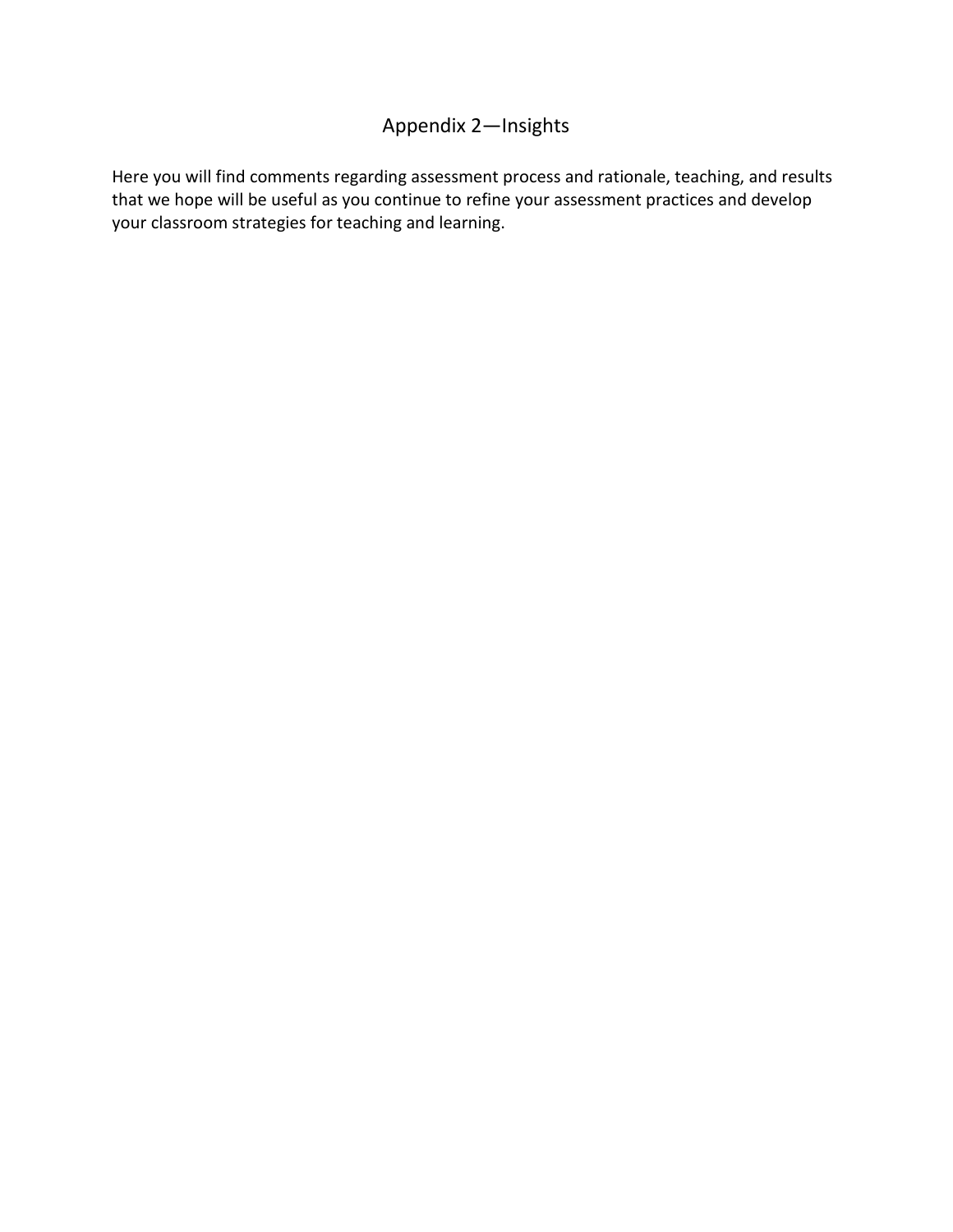### **Process and Rationale**

If done correctly, linking the critical thinking assessment to the major learning outcomes is a good idea. It gets the students thinking hard about what they have learned in the major and can reveal strengths and weaknesses to program/department faculty that can spur discussion and perhaps lead to change in curriculum and delivery.

In the future, Art History will not assess the infusion of Critical Thinking by degree but by courses offered specifically by the Art Historians (ART 471 and ART 353), as we lack the numbers to be sure of capturing a meaningful sample in any given term. Analysis of larger percentages of enrolled students, regardless of whether this category has been previously embedded in their degree program, enables us to analyze larger samples and hypothesize causes and consider options for future study. Moreover, since many Studio and Graphic Design majors enroll in Art History minors (Art History, Museum Studies, and Arts Management all fall within the Art History area), there may be a correlation between outcomes for students in double majors or pursuing art history minors who take Art 353 and Art 471 as electives.

Others can adopt the same protocol for critical thinking assessment. The detailed instructions given to the students for the critical thinking assignments, and the guidelines for grading given to the advisors, were very helpful in writing and grading the papers, which leads to a more reliable assessment.

For this particular part of General Education, perhaps the time is upon us when we need to reconsider just what is and where are located what we call 'arguments'. We're still working on this. But it may be that arguments are imbedded in things or apparatuses.

Understanding these material instantiations of logical forms might be a first step toward having our CSS students recreate them as discursive forms. This would be a "materialist method" of the kind used in technology studies, media archaeology, critical making and critical design. CSS might do well to explore these and then see if the Gen-Ed assessment mechanism could be adapted to them.

A common assignment and implementation is important when assessing multiple sections of the same course. It also helps to ensure consistency across the courses. Second, when requiring students to create their own arguments, they need time to formulate their responses. Finally, objective one asks them to be able to identify, evaluate, and analyze their own or others work. There can be a stark contrast to their ability to analyze their own argument against their ability to evaluate other's arguments.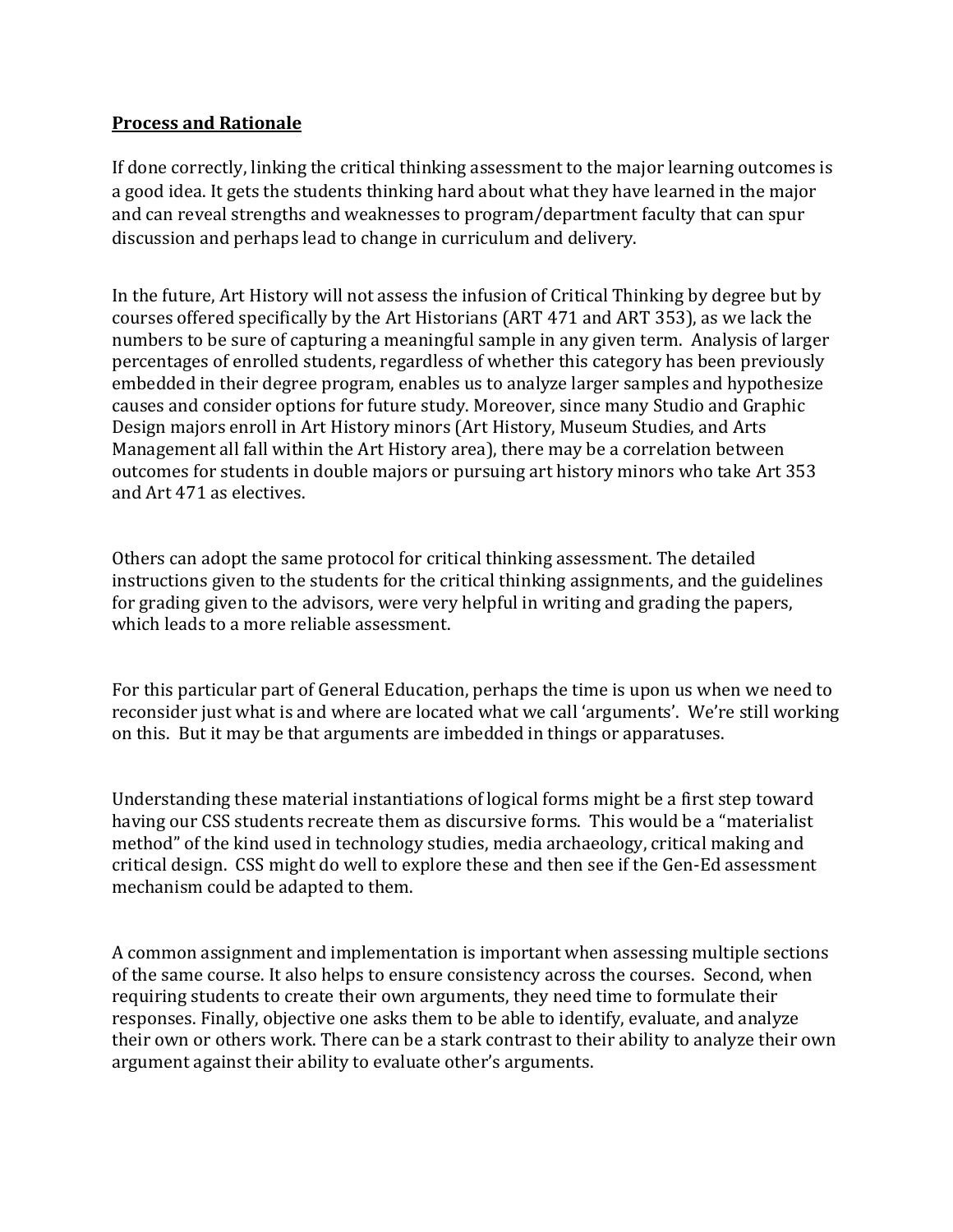We are not sure whether critical thinking skills in software design and development have strong parallels in other disciplines. However, we still believe that the combination of freeform project critiques and algorithm evaluation captures a broad enough range of critical thinking skills for our Computer Science and Software Engineering programs.

It's easier to assess students if the assessment is organically part of the syllabus. The script coverage assignment is something that I've done every semester with the CRW 401: Advanced Screenwriting class. The assignment has remained the same each year, but my grading has become tougher.

Echoing something Professor Giglio said in the assessment of CRW 401: "It's easier to assess students if the assessment is organically part of the syllabus." I'd add that the assessment might be improved if the university could utilize a range of critical thinking rubrics that speak more clearly to the various disciplines they're assessing (rather than attempting a "one size fits all" approach).

With the earlier assessment update form, it is wise to take advantage of the opportunity to select an embedded instrument and make sure it maps to a rubric aligned with learning outcomes. Also, the current Blackboard LMS has a rubric feature that is helpful in setting expectations for students, given them transparency in evaluation and compiling the outcomes data.

1. Efficient planning and well-organized data collection & preparation are needed for a successful and collegial process.

This is easier if your program goals can be aligned with the critical thinking outcome. This is the first time I am assessing this GE goal, but because one of my program's goals is to promote critical thinking, I can use the same assessment tools.

Asking students to work on these skills in only one class is not enough. Repetition throughout your program is beneficial.

If there was a problem with our assessment procedures, it should have been flagged when we submitted our plan in Fall 2015 -- actually earlier, since our planning began before that.

Students at all levels have difficulties with more complex critical thinking activities. GE courses should keep this in mind and attempt to cultivate more advanced skills.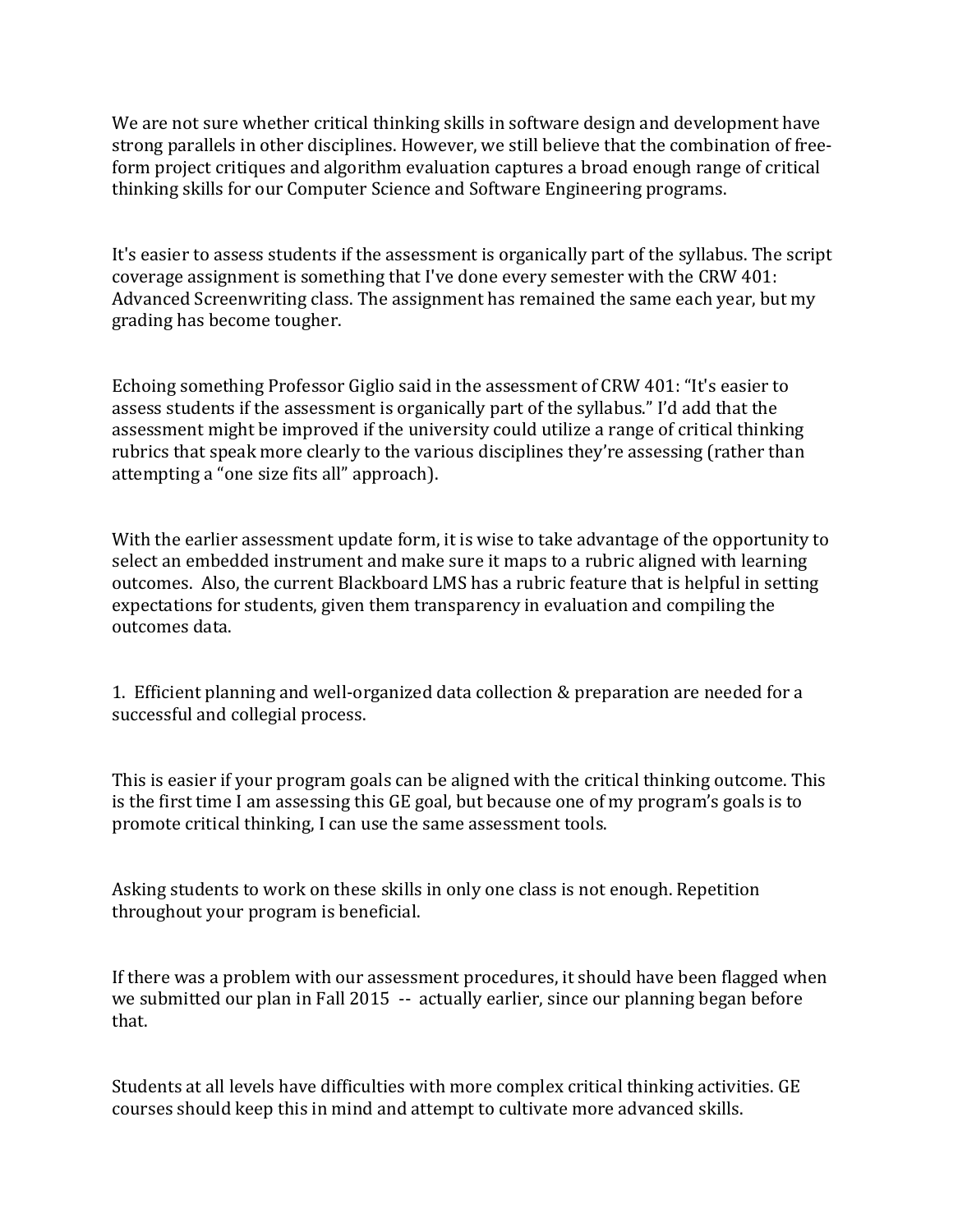One thing we realized is that the change of academic year to calendar year (a change since the last assessment cycle) does affect our assessment somewhat in these categories. Our MUS 496 course (Capstone) runs throughout the academic year. Students take 496 in the fall and then finish their capstones in the spring. These are generally the same students in both classes so there is some continuity with size of class and directions/assignments given.

 Now that we are in calendar years- we are assessing two different groups of seniorsthose finishing the capstone process (reflection paper) and another group who is beginning the capstone process. The reflection paper is discussed in the fall and assigned for the following spring. It is difficult to correlate the success of the paper and the instructions/rubric given when we are essentially receiving the finished assignment from a different group of students to whom it was given? Does that make sense?

The more thorough the committee is with preparing the Assessment plan- the better the outcomes!

For the School of Business, Critical Thinking is one of the learning goals for the major also. The assessment is carried out using an external instrument. For Gen Ed a special assessment had to be done. It would be helpful if the duplication in effort could be minimized. The requirement to use the SUNY Central rubric makes it difficult to use the assessment results used for our major, however.

We've been using exclusively SOC 490 (Senior Seminar) for critical thinking assessment, and this is our first time we use a 200-level class for that purpose. It is reasonable to believe that the level of expectations should be set separately for 200-level courses (mostly sophomores) and 400-level courses (mostly seniors). That is, we expect that in a 200-level class, a majority of the students demonstrate the level of "Milestone: Meeting Expectations and Approaching Expectations," and in a 400-level class, a majority should demonstrate the level of "Milestone: Exceeding Expectations and Meeting Expectations." We plan to go back to assess SOC 490 to establish whether or not there is a change in students' critical thinking skills from students in the lower course levels compared to those in higher level courses.

 Another helpful suggestion is to conduct assessment using SOC 220 (Intro to Research Methods) and compare the outcome to that of SOC 221 (Intro to Social Statistics). The reason for this comparison is that most students generally point to statistics course as one of the most anxiety-inducing courses in their degree requirement. So, it is plausible that some students might be just too overwhelmed by statistics anxiety to think critically.

 In sum, we have been assessing SOC 490 (Capstone Senior Seminar) simply because we believe that capstone projects are the most ideal ones in evaluating students' critical thinking skills. For this year's assessment, we assessed SOC 221 (Intro to Social Statistics) instead. The reason why we want to change where the artifacts of student work are to be collected is to assess changes and continuities in students' critical thinking skills. That is, we believe that critical thinking skills are developed over the course of a student's curriculum at SUNY-Oswego. By evaluating entry level (such as SOC 221 or SOC 220 as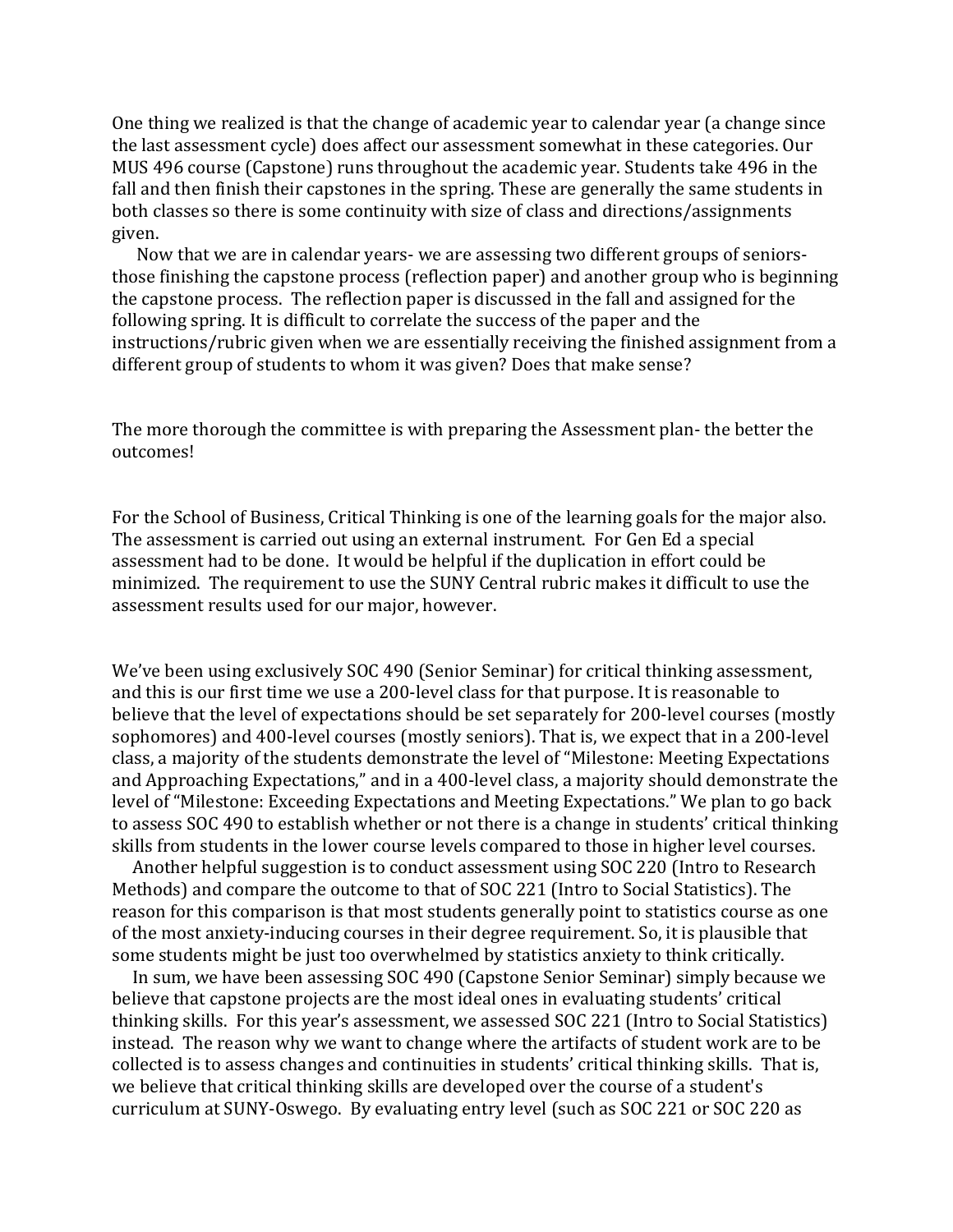stated above) and exit level (such as SOC 490) artifacts of student work, we should be able to learn to what extent student skills in critical thinking are developed at SUNY-Oswego.

--Gathering as much data as is practical is critical to making informed analysis and plans of action.

--Starting to look at courses at each level has helped us to better understand how our infusion plan is working in each of our majors. It is likely that the timing of assessment assignments and their weights (in terms of grades) may impact results.

--We have been using spreadsheets for data to be submitted. In general, this works well provided everyone submits data in the format requested. We regularly sort and calculate our data based on major.

--One problem we have encountered is that the class lists we download from myOswego only list a student's first major. This means that we manually have to look up individual students who do not have one of our majors listed. We tend to use all students in our majors in a section rather than a small sample, which means this can slow our process down a bit.

--Finally, we also find it challenging to use these forms collaboratively. It would be helpful, in the future, to have a version in Google Docs that would be easier for colleagues to collaborate on writing these reports and providing feedback.

Assessing classes at different levels is highly recommended as it shows data about student performance at an entry point of the program and near program completion. This provided data that there was growth through the program as well as information about what should be better addressed.

The assignments that were used for the assessment were standard course assignments and not created as a special assignment for this assessment activity. This did not create additional work for faculty with the exception of scoring for the two rubrics as the graded the assignments.

It might be useful to create a policy regarding temporary faculty and assessment, to simplify the assessment processed if the instructor of the course is no longer involved.

The format of the new report template has prompted us to approach data collection from the standpoint of success rate per student on the concepts related to each learning outcome, rather than success rate per test question. The prior report format did not make it clear which data were sought.

Using a nationally recognized examination and administering it through Blackboard is efficient and provides a large volume of data to interpret.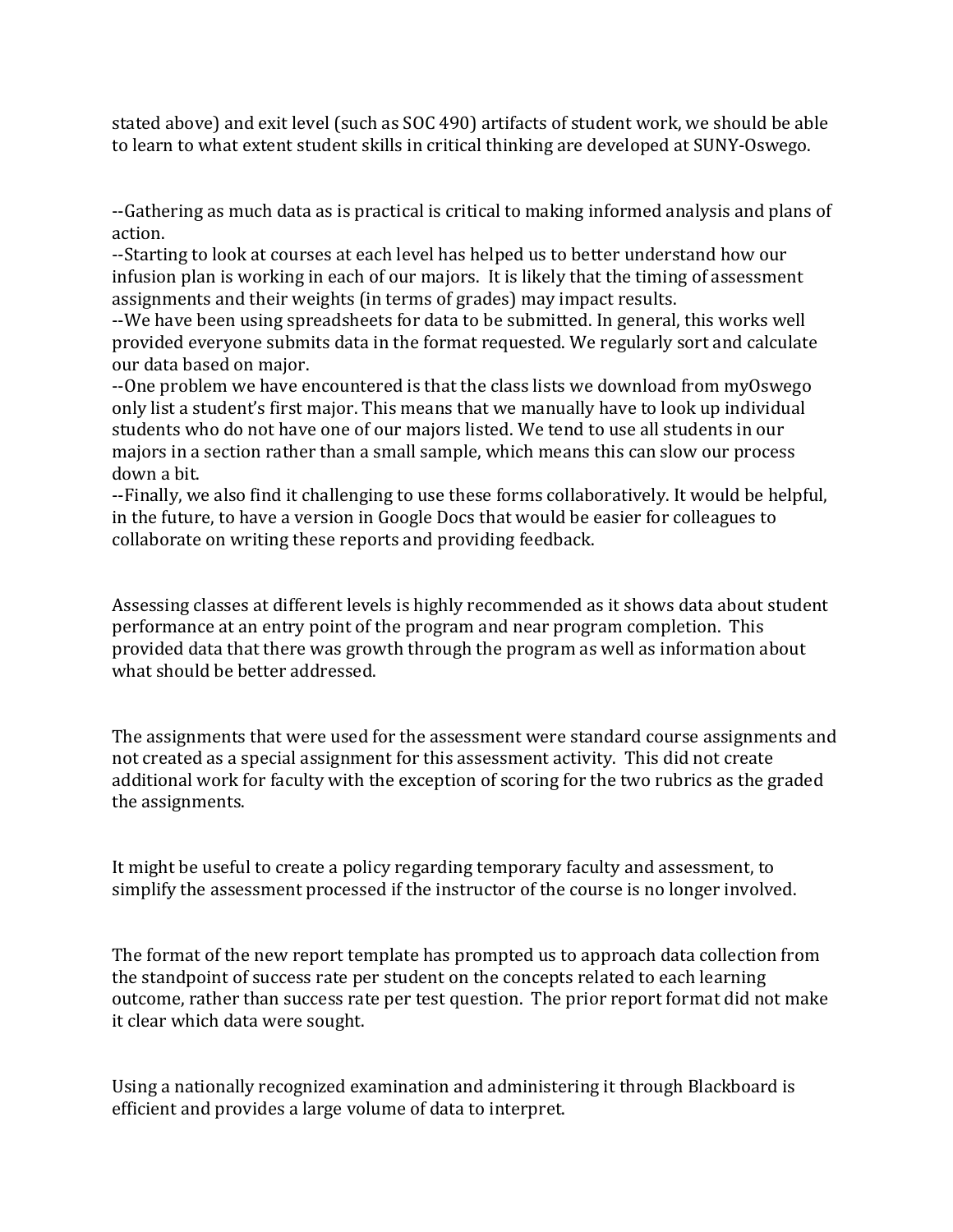Based on our assessment results, we suggest that using the exact same sets of questions and methods in assessment across sections provides the most robust way of assessing results. We also found that using a larger sample size of the class, (in our case, we used every student who did not drop out during the semester so approximately 98 percent of all of our students taking ANT 111 in Fall 2016) to calculate our assessment, was also preferable. Given the large variance between some of the sections on standards categories, a smaller sample size would have almost certainly obscured the large percentage differences in some unhelpful ways. We strongly suggest that, where possible, at least a sample of 30 students per class section, should be included in the assessment. That minimum number allows one to do more statistically robust comparisons (using variance and mean with more confidence) based on the central limit theorem from probability. Anything smaller than that, and those measures of difference are far less reliable.

1. The department and the college should keep better communication with adjuncts on how to get involved in the assessment plan/report, especially on keeping student work. 2. New faculty members offering Gen Ed courses should get special advising on course preparation and grading policies so that they can be better prepared in Gen Ed assessment documents.

3. Instructors teaching large sections should share their experiences of assessing student work so as to provide insights into which tool/measure would be more appropriate to assess student learning outcomes.

Perhaps "demonstrate an understanding" needs to be clearly defined in the assessment plan. For exams, that could simply mean they gave the correct answer or when asked to identify a specific element of a study within an exam. However, when undertaking the assessment for these learning objectives, we wanted to also take into account the students' ability to apply information regarding the social sciences to demonstrate more critical thinking about models of communication and how the media industries communicate messages.

It would be helpful to have a repository of relevant documents (e.g., via Google drive) available to faculty members involved in the assessment process to ensure that these easily accessible and that correct/most up-to-date forms are being used for assessment purposes. This should also facilitate the process of compiling findings across various courses, departments, and objectives.

 It would also be helpful to provide greater flexibility in how results are presented. While it is understandable that a common format presents clear advantages, the format does not lend itself to all types of data equally. For instance, for learning outcome number 2, the data presented in this report are based on multiple-choice questions (i.e., right vs. wrong responses). These types of data do not allow to be delineated according to the categories presented on this form (e.g., exceeding, meeting, approaching standards).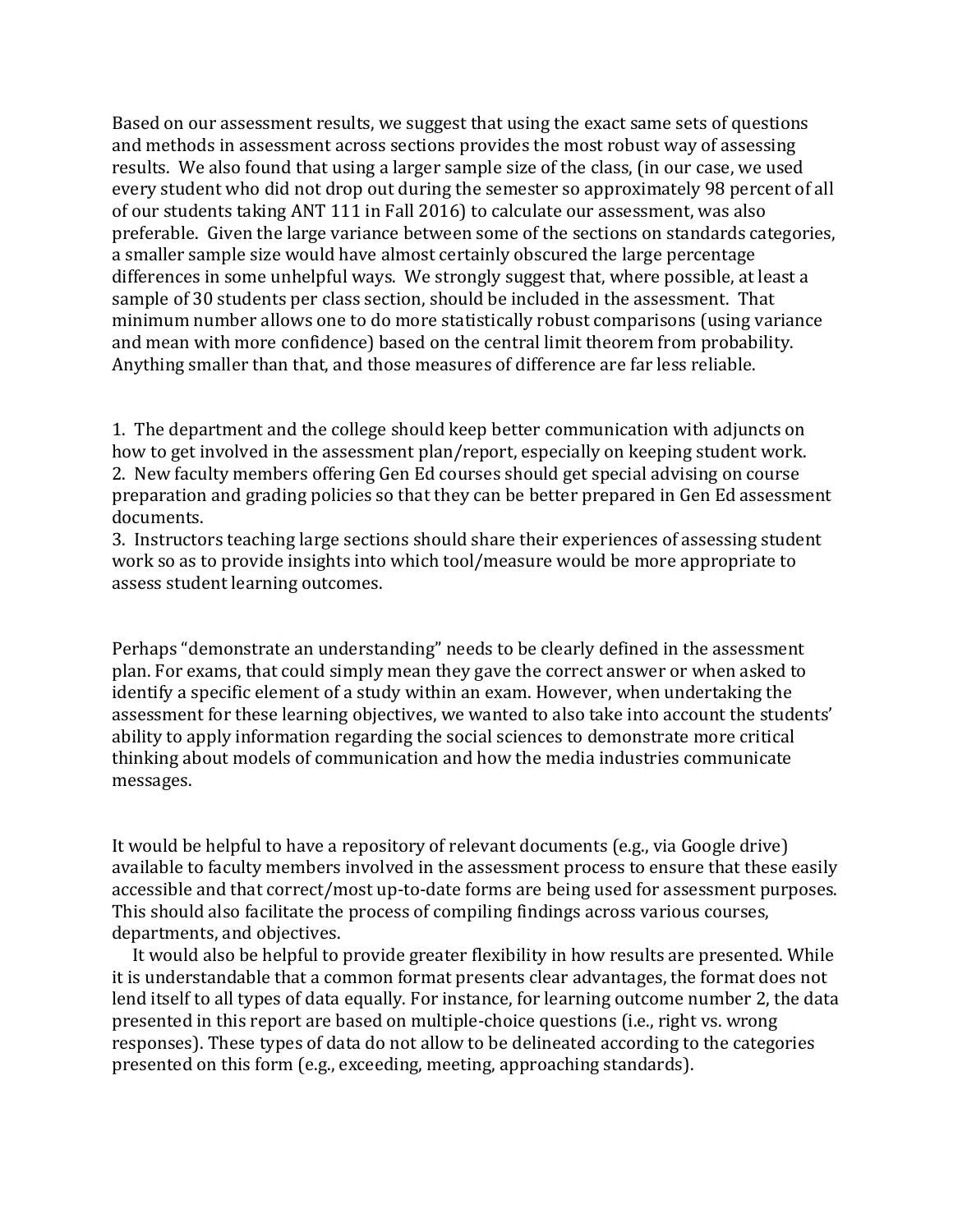There is a real tradeoff between designing an instrument that maps to each outcome versus using a ready-made instrument that is used nationally and tested for validity and reliability. With this first iteration, it is unclear which gives us more useful data.

Coordinate early and often with the instructors of courses to communicate assessment goals and rationale.

New faculty teaching courses that include assessment components need to be brought up to speed as soon as possible before they begin their respective teaching assignments. Given that our Department is constantly evolving and newly hired full-time faculty would probably be teaching these courses, it seems necessary to thoroughly discuss how instructors embed assessment within said courses.

We feel that our general assessment plan is sound, and its implementation is improving. The department's "czar of GenEd assessment" needs to be in contact with each course coordinator very early in the fall semesters, so that communication with course instructors is done very early in the semester. Also each coordinator is to be given a copy of a previous final exam, on which previous GenEd assessment problems are clearly marked.

### **Teaching**

These assignments required students to spend a considerable amount of outside class time to research and critically investigate materials and data. To support this, significant class time, as well as examples provided by the instructor, was given at the beginning of the semester to assist in the research process. Students were afforded multiple opportunities to check with the instructor and classmates about the progress of their work as well. For example, students presented a short "preview" of their upcoming oral presentation, with a few slides and brief outline, after which, other students offered feedback. Students found it helpful to get feedback on their own work, as well as see the positive and negative aspects of their classmates' work, without any concern that this initial presentation impacted their grade.

By focusing on some of the natural demarcations in fiction: the sentence, the paragraph, and the scene, the instructor can guide students to making larger connections to the work as a whole.

It takes just about the full semester for some students to make these changes in writing and thinking, and requires weekly feedback on student critiques as well as brief in-class refresher sessions, but it is generally the case that most students will be able to write a comprehensive and articulate critique after a few weeks of practice.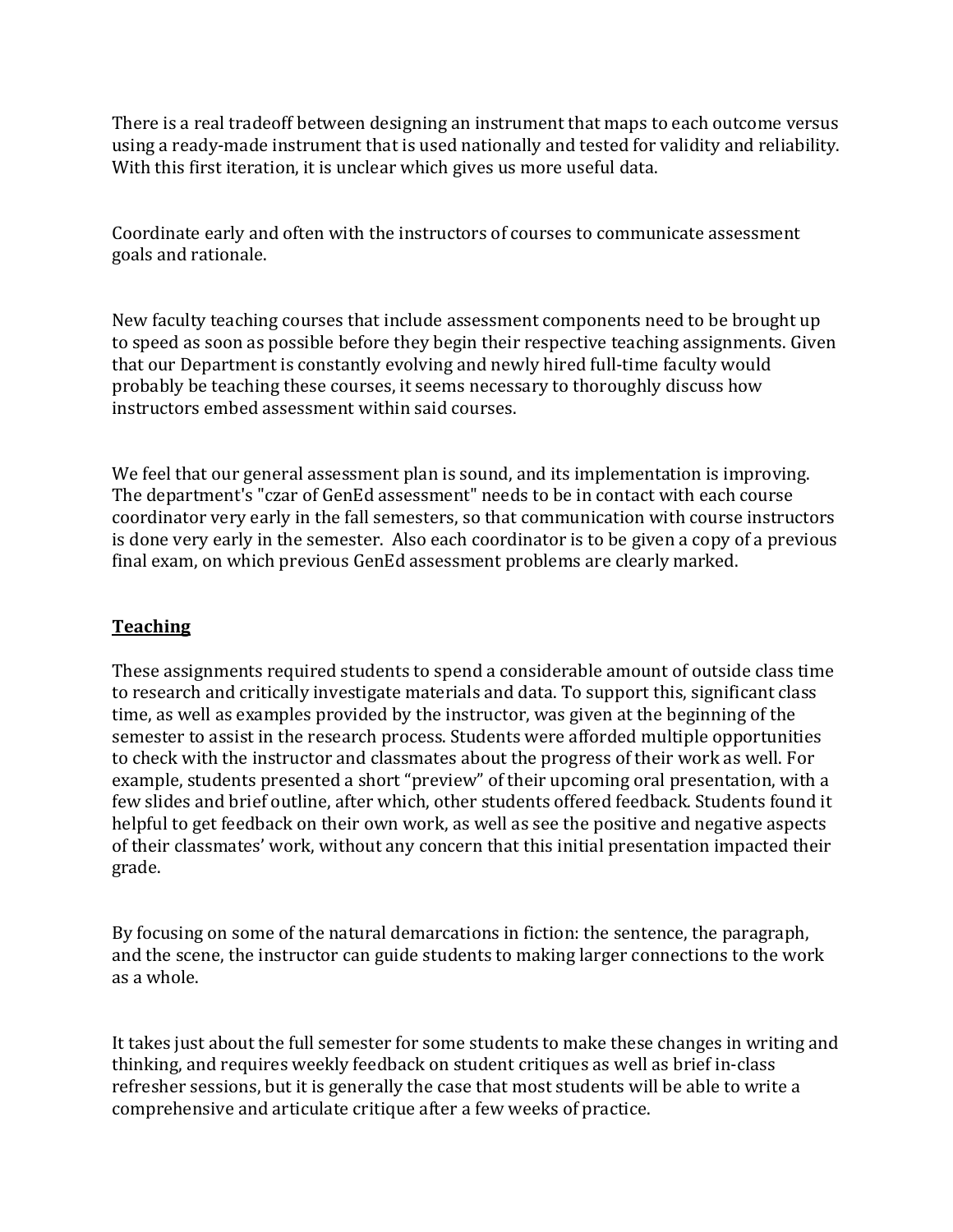Faculty need to plan ahead as they build their syllabi. Faculty need to consciously model strategies.

2. Students need more explicit work in targeting arguments, articulating premises & inferences, and assessing the relations between premises and conclusions as well as assessing the reasonableness of premises and their credibility. Assignment prompts may do too much of this work for them in implicit ways.

It is possible that incorporating the SUNY critical thinking rubric more thoroughly into our upper-level writing prompts may both engage students more deeply in critical thinking and yield an increased number of students who exceed expectations in assessments of critical thinking.

The instructor of the course stated that she found it helpful to consult the SUNY Critical Thinking Rubric when designing the assignment used for this assessment. She incorporated language from the rubric into the assignment directions. She thinks this helped her solidify the element of critical thinking that she attempts to use in many of her assignments as well as clarify to the students what constitutes critical thinking. She will continue to incorporate this language into other assignments and is sharing her perspective with other instructors in the program and college.

Discussion type classes can produce good results.

Sharing student work in a public forum raises the quality of student work.

Self-teaching homework exercises can improve the critical thinking skills associated with Learning Outcome 1 somewhat in the absence of classroom instruction. Learning Outcome 2 will continue to be assessed by means of in-class essay arguments. Currently students get up to ten points for their arguments, and they lose a point for each identified error, such as confusing a conclusion for a premise, or making a premise two sentences long, instead of a single, clear proposition. But constructing a persuasive argument is not a mechanical process, so there will inevitably be a subjective element.

Letting students choose their own topics motivates them to be more creative.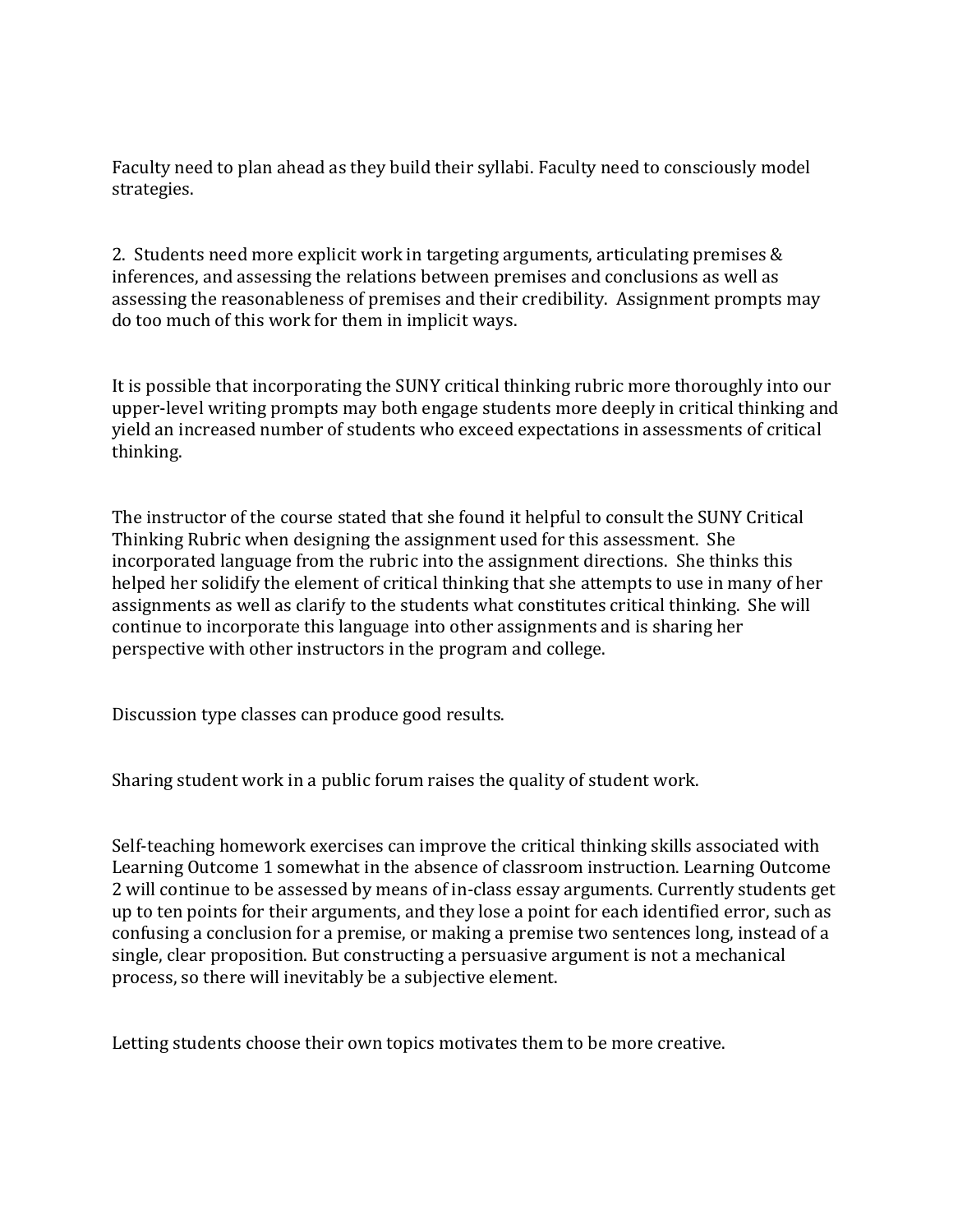Instructor's full, articulated feedback on the student's writing is essential to the learning process. Critical thinking is not developed overnight; it requires patience, a critical approach to one's ideas, and a constant trial and error while refining one's arguments (see my supporting materials below). Communication between professor and student is key in that regard.

As this assignment is a traditional research paper, it was easier to assess using the critical thinking rubric then some more discipline specific work.

Science is often difficult for non-science majors. They need more cases where reasoning is part of the thought process.

Make sure to be aware of exam questions that students consistently perform poorly on. This allows the making of adjustments to your teaching approach in the areas where students consistently have difficulty.

The challenge for people with PhDs in a subject area is that we have long since accepted lots of the conventions and premises in our fields. People who are exposed to them for the first time (for example, undergraduates) do not necessarily accept these things easily…they are still in a place where they seem arbitrary and don't make sense. This is their inexperience etc. But instead of putting it on them as their problem, and washing our hands of it, we continue to use students' questions and the places where they get hung up to learn how to teach. For us, this is not a drag. It makes it more interesting.

### **Results**

Students who did not meet the objectives demonstrated weak writing skills throughout the semester.

In the case of ECE, more assessment data is needed.

As a small program, we are continuing to collect this data on an annual basis and will summarize our findings and address the results in the next review cycle.

In terms of the point values assigned holistically to their constructed arguments, most of the students' scores improved over the semester, with only one student's argument scores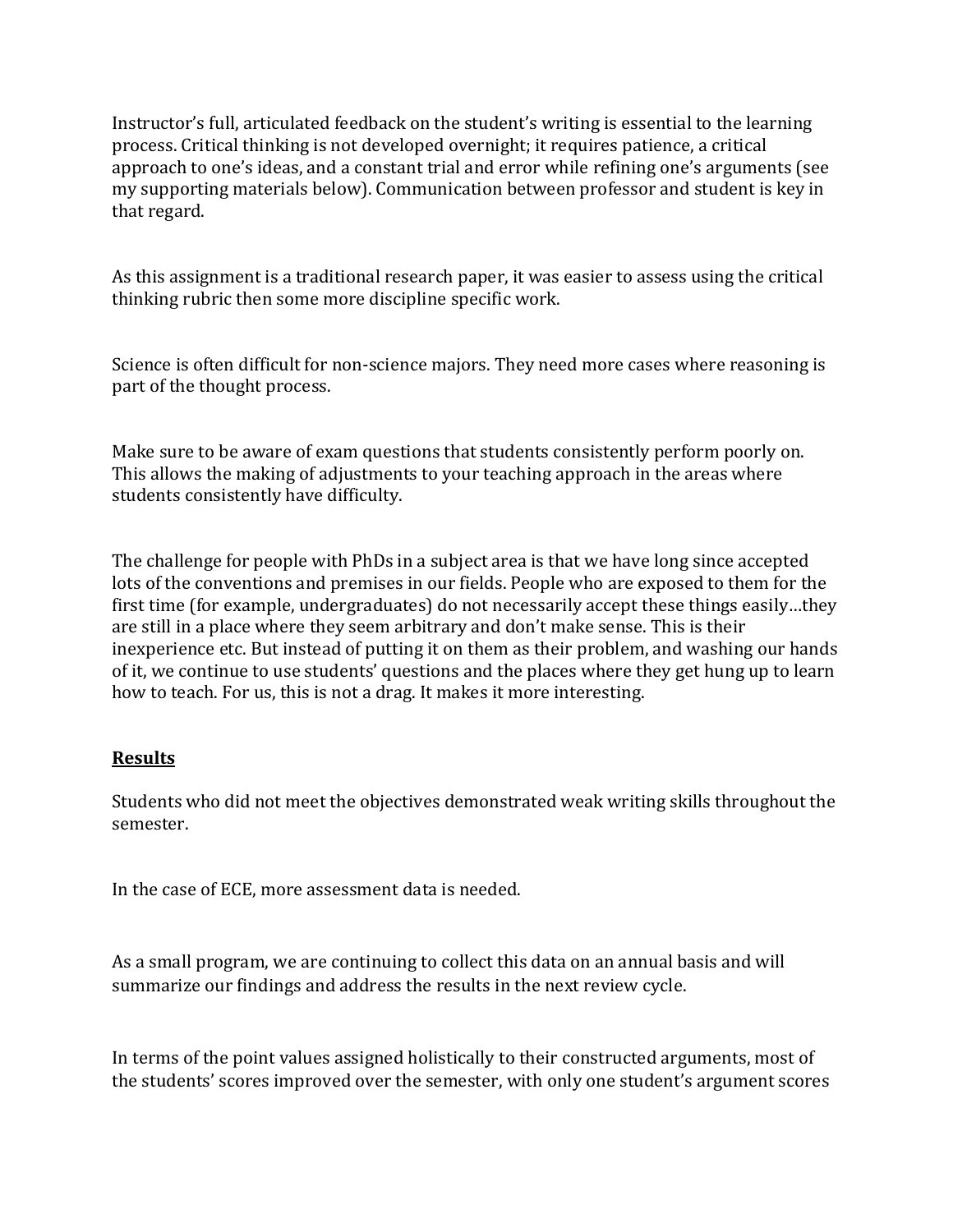going down, and he was the same student whose score on the first learning outcome went down. One suspects outside factors may have affected his overall performance.

We are thrilled that the students are excited about having their say about the structure of the language we worked on. But it would serve them well to be enriched by what other linguists say about the experience of eliciting data. This made us think that we could use our program budget to bring in speakers who could talk to the students about how linguists elicit data…and then the "problem" seemed like it would be more fun to solve.

In smaller departments, it can be hard to rely on capstone assessment findings due to the small sample size.

The research and writing skill level of students appears to be very basic.

This assessment suggests that exams alone may not always be a prefect representation of a student's ability to meet learning outcome #1 and #2.

It seems that there is an overall issue with the knowledge of basic research paper guidelines.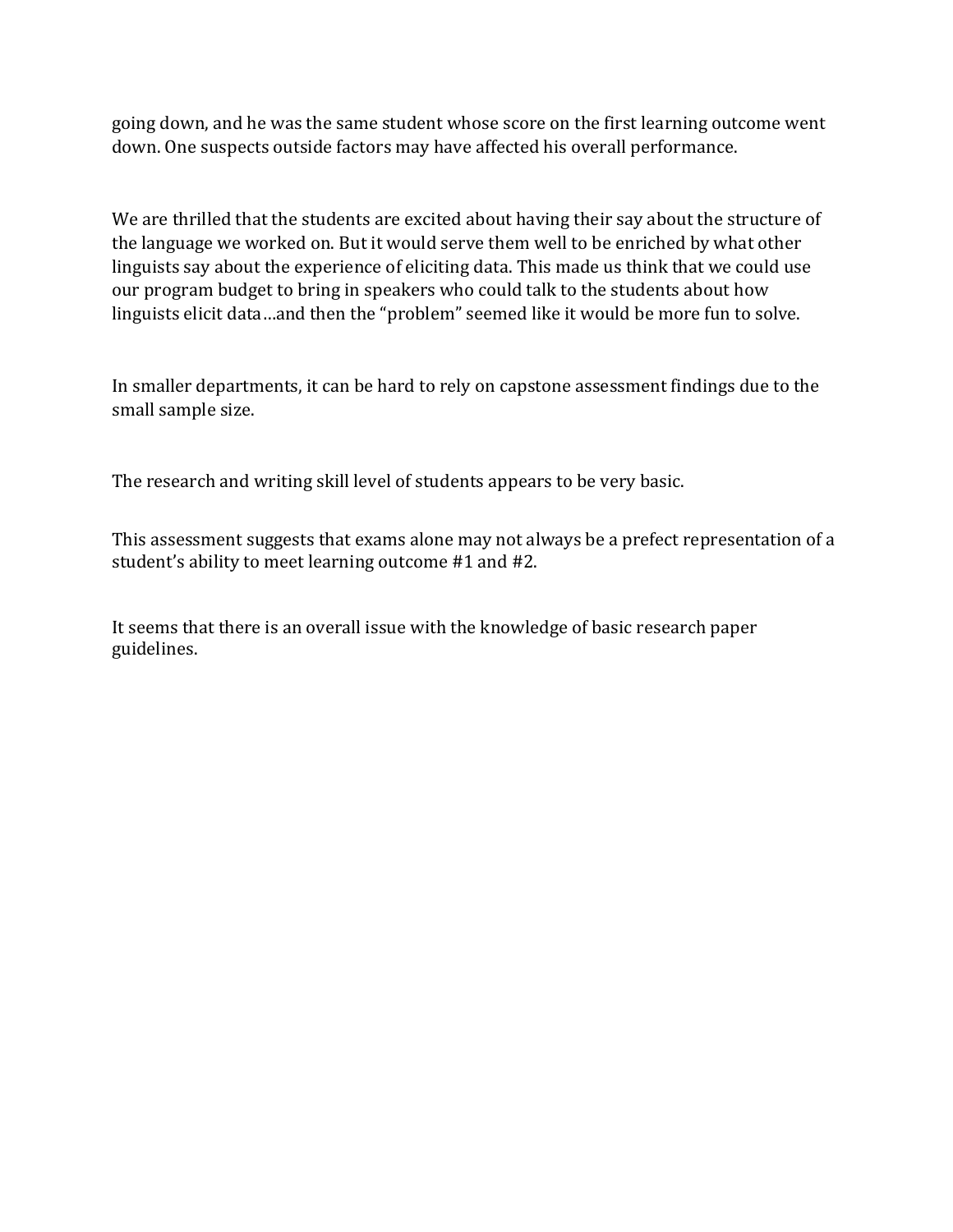## Appendix 3—Rubric

Here we include the rubric members of the General Education Council and the Assessment Advisory Committee used as part of the review of your general education assessment reports.